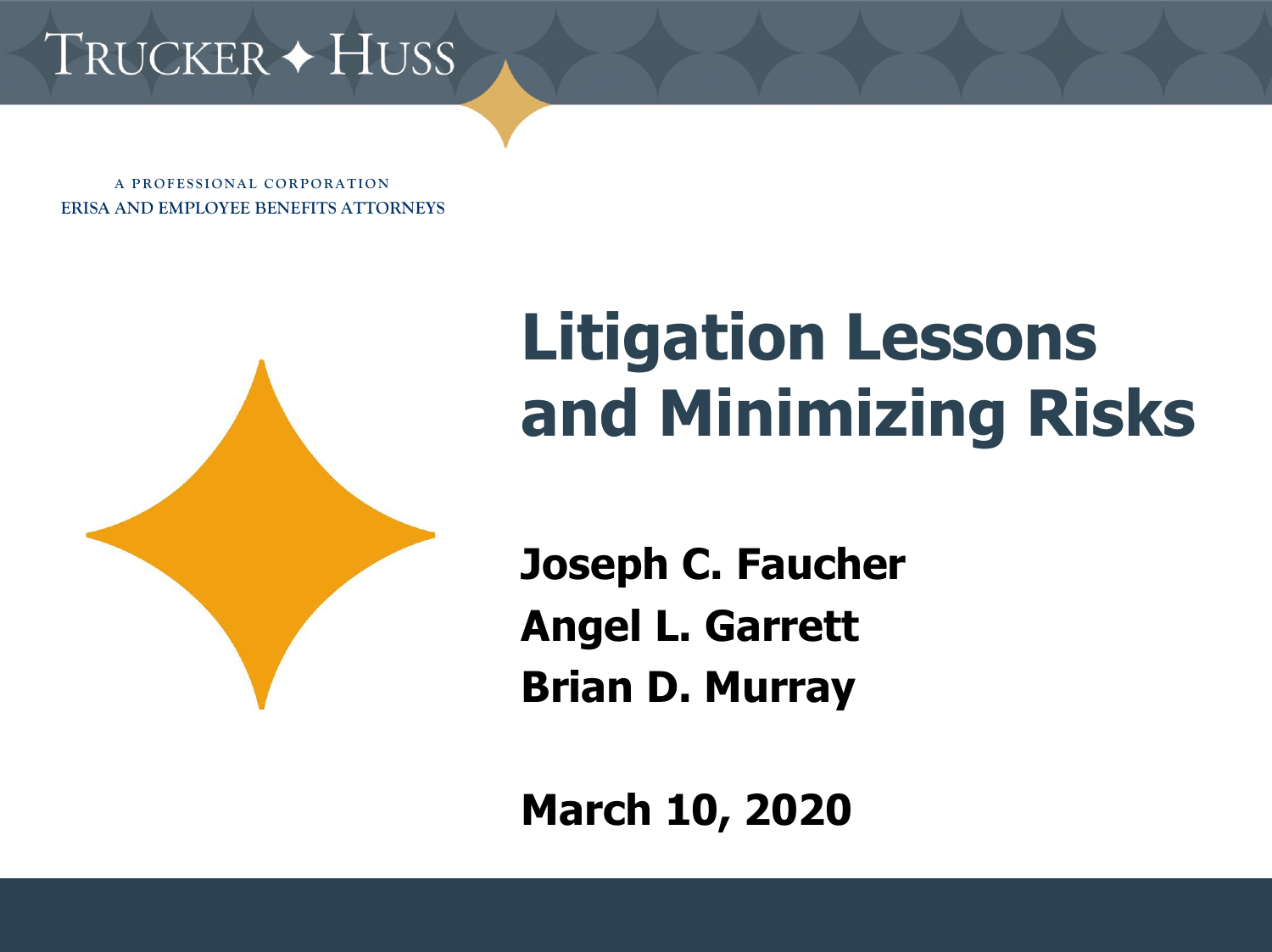### **Technical Issues**

 $\bigstar$  If you experience technical difficulties during this webinar please call Shawn Tenney at 415-277-8050.

#### **Issues Accessing Materials**

 $\overline{\phantom{a}}$  If you have any issues accessing materials, please call Shannon Oliver at 415-277-8067 or email at [soliver@truckerhuss.com](mailto:Shannon%20Oliver%20%3cSOliver@truckerhuss.com%3e)

#### **MCLE Credit**

**★ This program is eligible for Continuing Legal** Education (CLE) credit. Please contact Joe Harrison at [jharrison@truckerhuss.com](mailto:Joe%20Harrison%20%3cjharrison@truckerhuss.com%3e) to receive a CLE certificate of completion.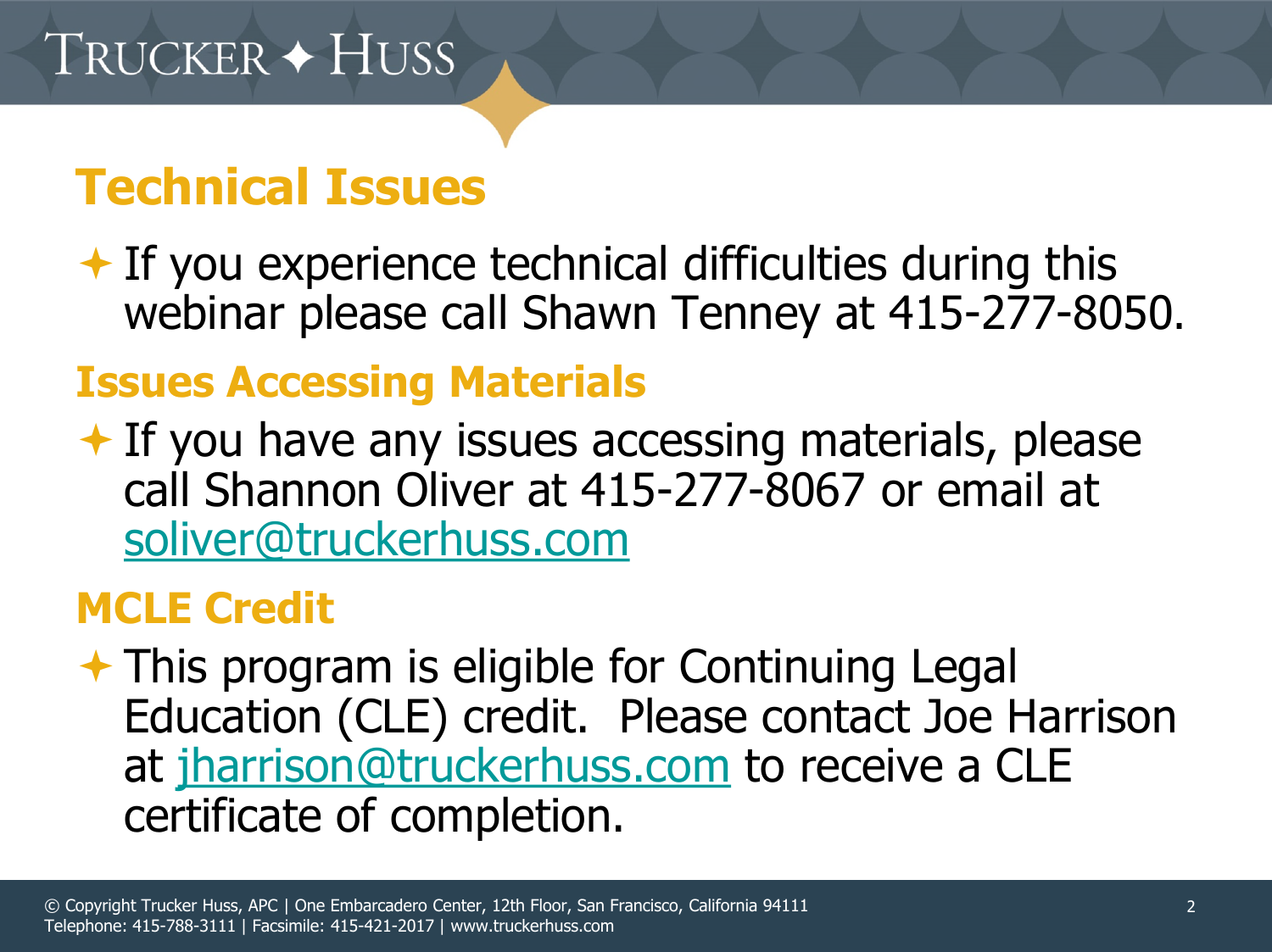

### **SUPREME COURT CASES**

© Copyright Trucker Huss, APC | One Embarcadero Center, 12th Floor, San Francisco, California 94111 Telephone: 415-788-3111 | Facsimile: 415-421-2017 | www.truckerhuss.com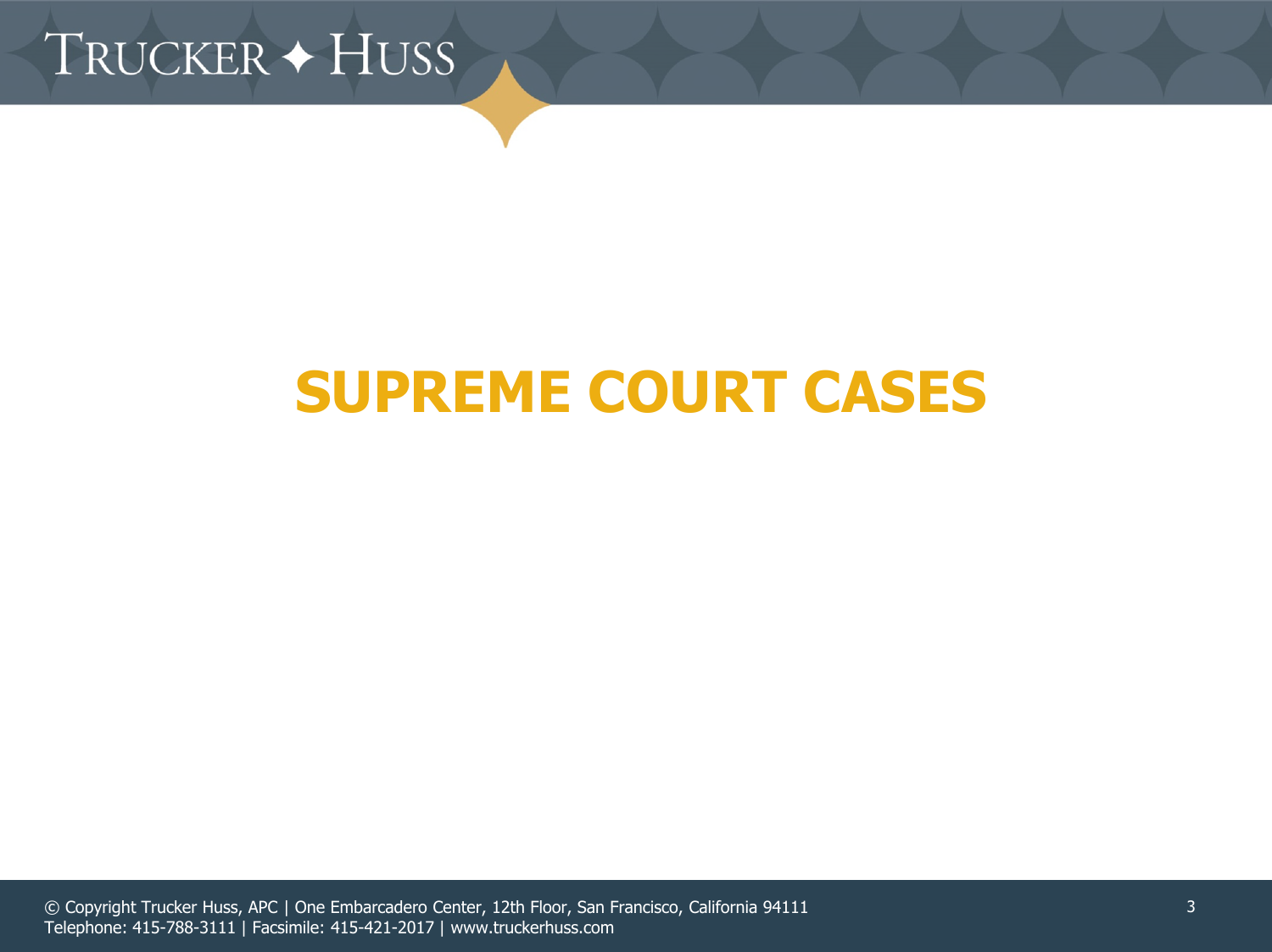#### **ERISA Cases on the Supreme Court's Docket this Term**

- ◆ Intel Corp. Inv. Policy Comm. v. Sulyma, 589 U.S. \_\_\_ (S.Ct. Feb. 26, 2020)
- **← Thole v. U.S. Bank, N.A., 873 F.3d 617 (8th Cir.** 2017)
- ◆ Jander v. Ret. Plans Comm. of IBM, (Sup. Ct., Jan. 14, 2020)
- Pharmaceutical Care Management Ass'n v. Rutledge, 891 F.3d 1109 (8th Cir. 2018)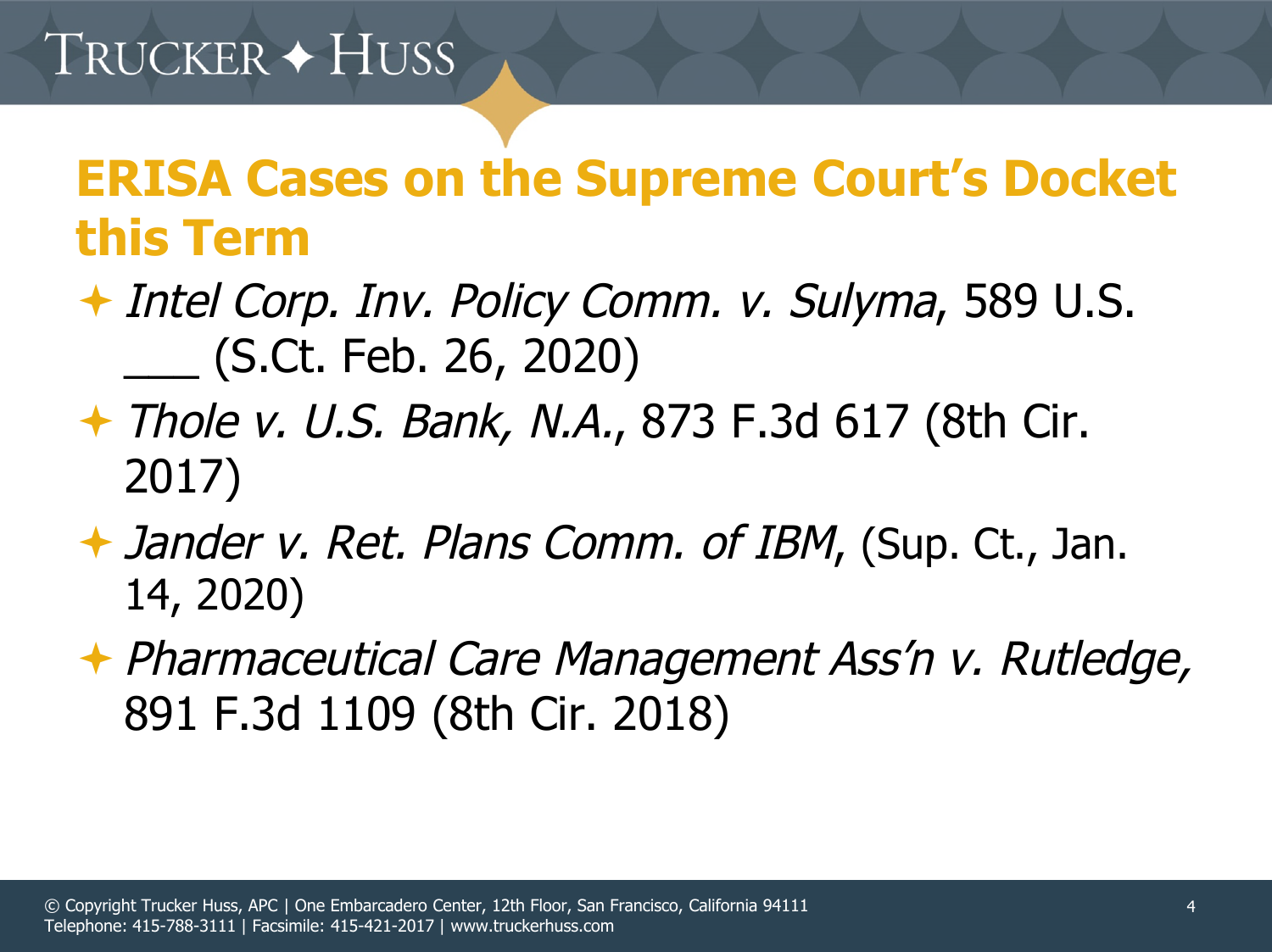# TRUCKER + HUSS

### **Intel Corp. Inv. Policy Comm. v. Sulyma, 589 U.S.\_\_(2020)**

- **← DC retirement plan participant brought fiduciary** breach action against plan fiduciaries, alleging funds were imprudently invested in violation of ERISA.
- Intel moved to dismiss under ERISA's statute of limitations on the grounds that the plaintiff had "actual knowledge" of the alleged breach more than three years before filing the complaint.
- **← Intel pointed to various documents it made available** to plaintiff and all other plan participants, and several disclosures on Intel websites explaining Intel's investment choices.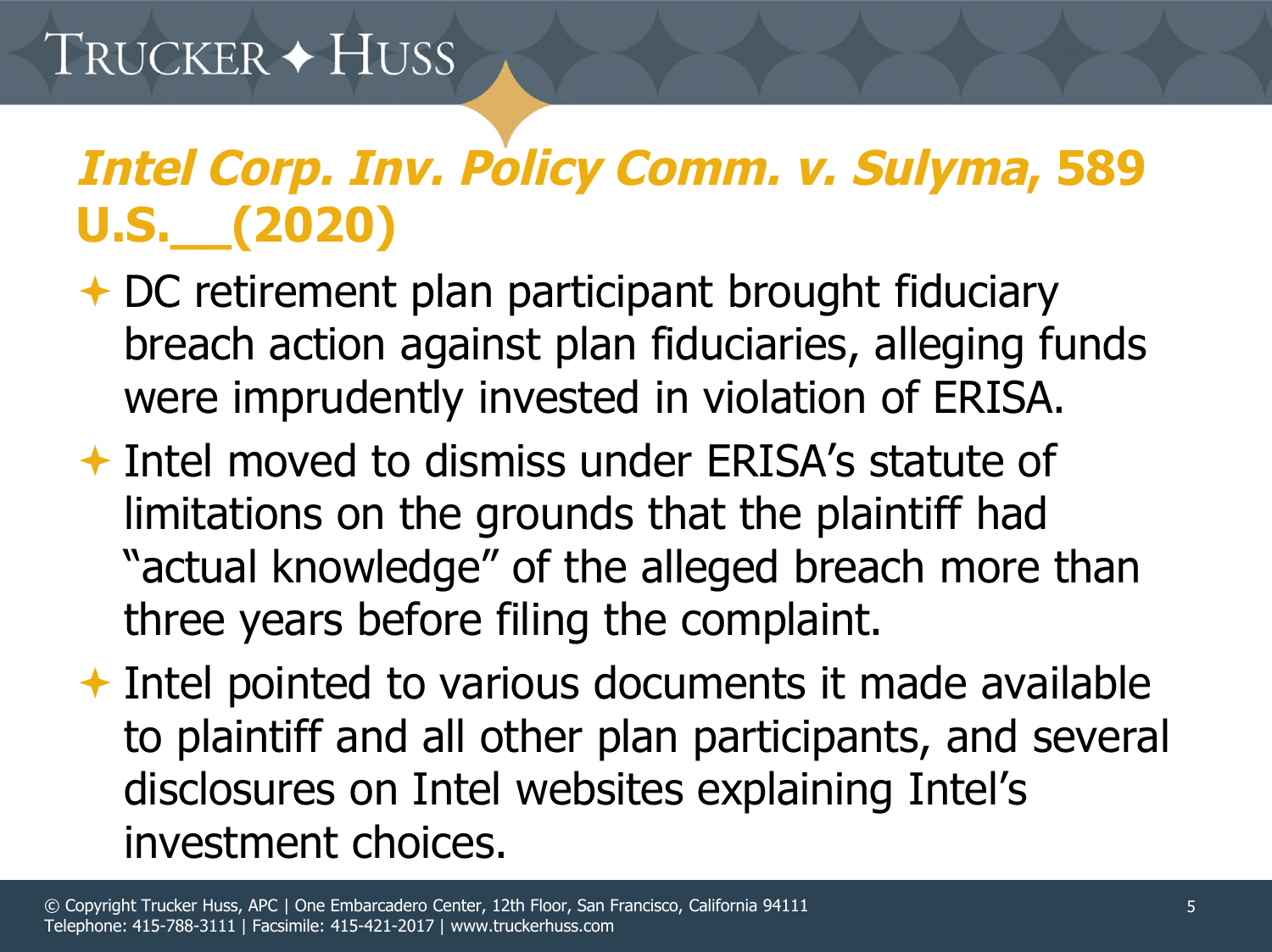### **Sulyma (cont.)**

- ← Plaintiff accessed some of this information online, but testified that he was not actually aware that his retirement accounts were invested in alternative investments (hedge funds and private equity).
- **★ Ninth Circuit: Plaintiff did not have "actual knowledge" of** alleged breaches more than three years prior to filing complaint. "Actual knowledge" means something between "bare knowledge of the underlying transactions" and actual knowledge of the existence of a claim under ERISA.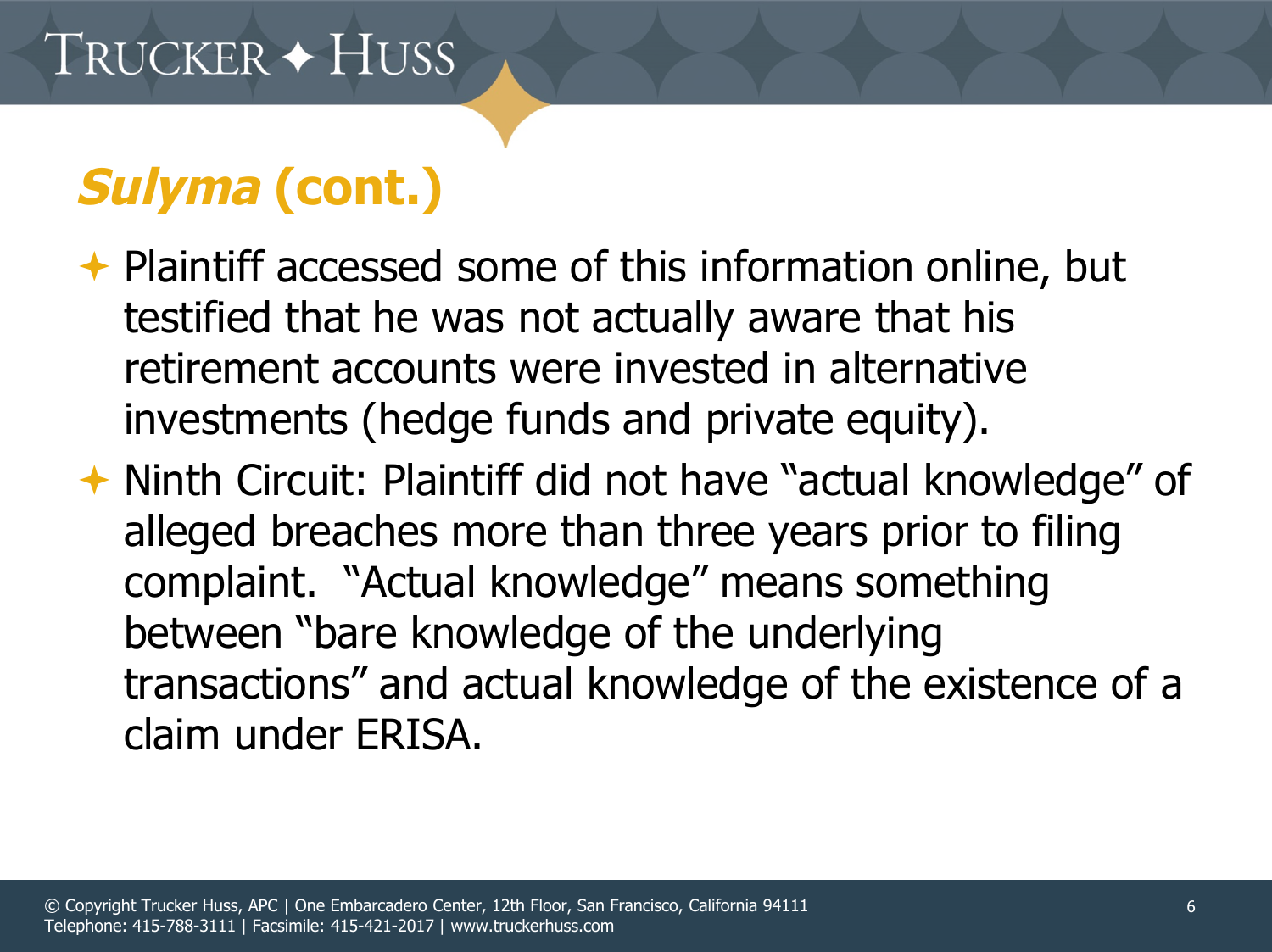### **Sulyma (cont.)**

- $\rightarrow$  Supreme Court participant does not possess actual knowledge based solely on disclosure of information. While evidence of disclosure is relevant to this determination, a plaintiff does not have actual knowledge unless he is aware of this information.
- **← Fiduciaries can't prove "actual knowledge" merely by** showing information was disclosed.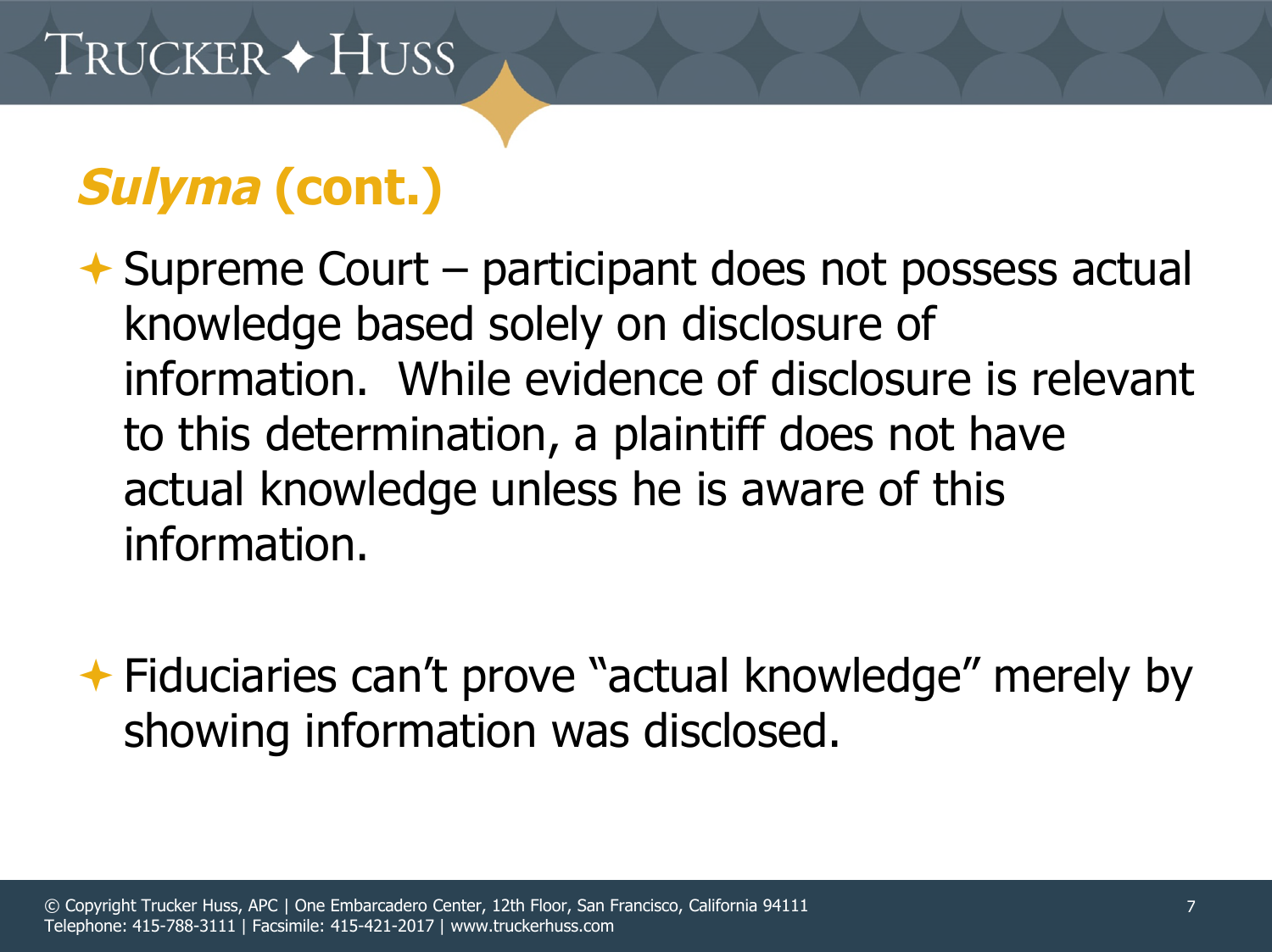### **Sulyma (cont.)**

**← Court noted that its holding does not prevent plan** fiduciaries from proving "actual knowledge" in the "usual ways," such as when plaintiffs provide testimony that they had in fact read the plan disclosures, or through circumstantial evidence, such as when a plaintiff is shown to have received disclosures and "took action" in response.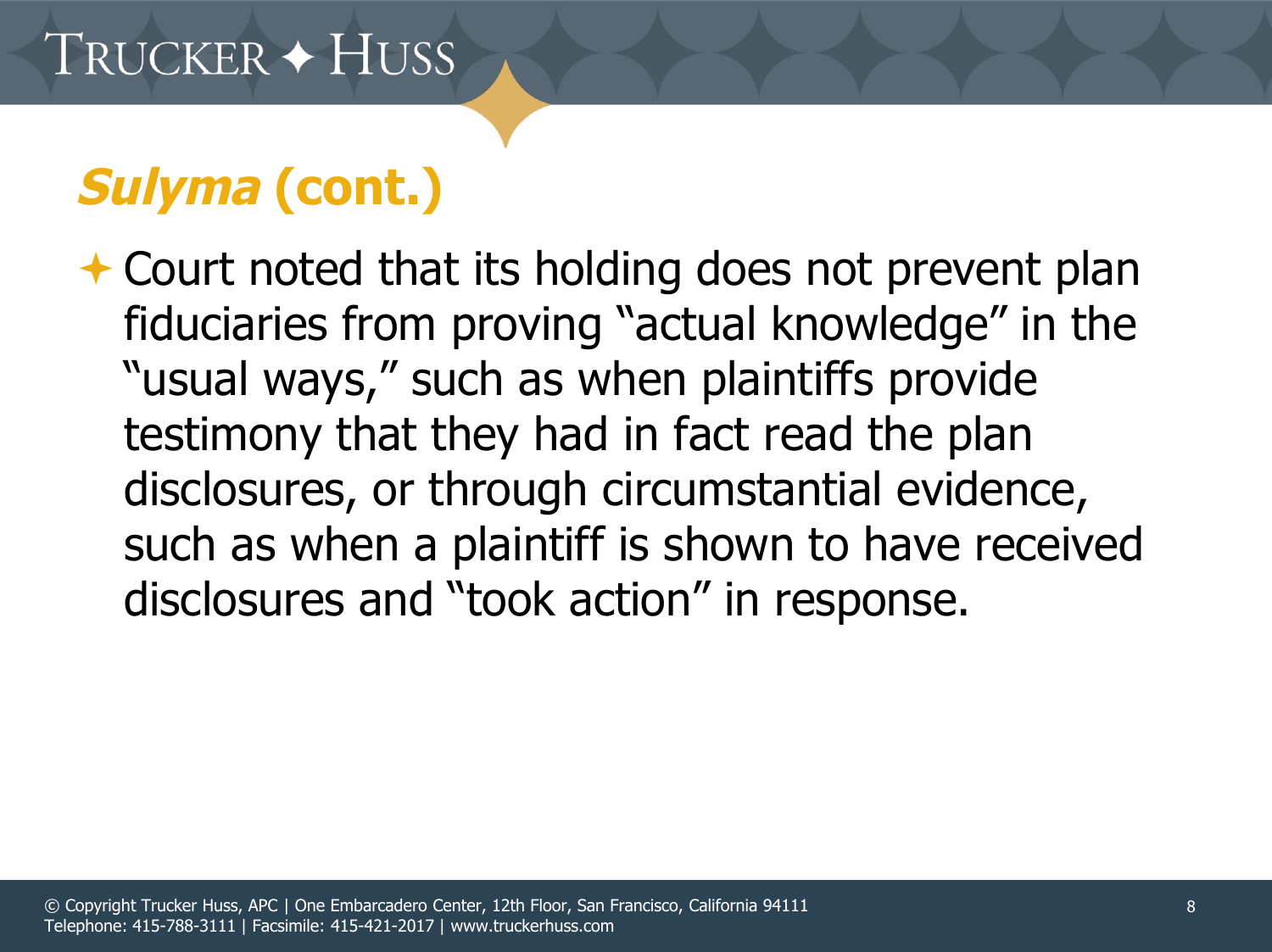### **Thole v. U.S. Bank, N.A., 873 F.3d 617 (8th Cir. 2017)**

- **← Participants in the U.S. Bank defined benefit pension** plan brought action for fiduciary breach and prohibited transactions against the plan's fiduciaries.
- $\rightarrow$  Plaintiffs alleged that the fiduciaries imprudently invested the plan's entire portfolio in equities, including over 40% of the plan's assets in parent company U.S. Bancorp's own mutual funds, resulting in \$1.1 billion in losses to the plan.
- $\rightarrow$  The plan became underfunded in 2008, where it remained through the filing of the lawsuit in 2013.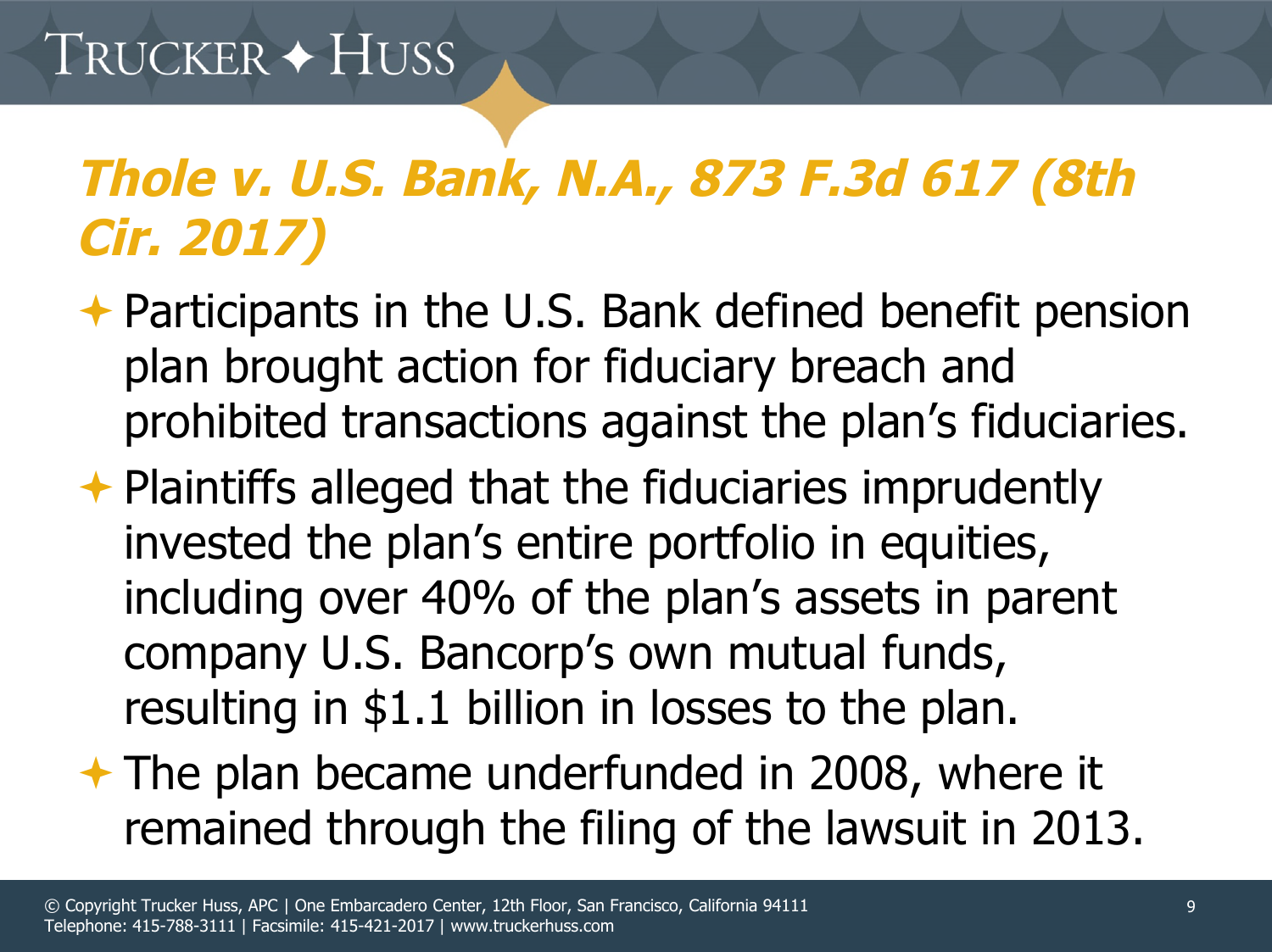# **Thole (cont.)**

- $\rightarrow$  The district court ruled that plaintiffs had standing because defendants' alleged breaches caused an increased risk of default to the plan.
- **← Defendants then made \$311 million in voluntary** excess contributions to the plan, causing it to again become overfunded. The court then dismissed the case as moot.
- **Eighth Circuit: dismissal affirmed on the grounds** that plaintiffs lacked statutory standing because no injury exists where a DB plan is overfunded.
- **← Broke from Second, Third and Sixth Circuits.**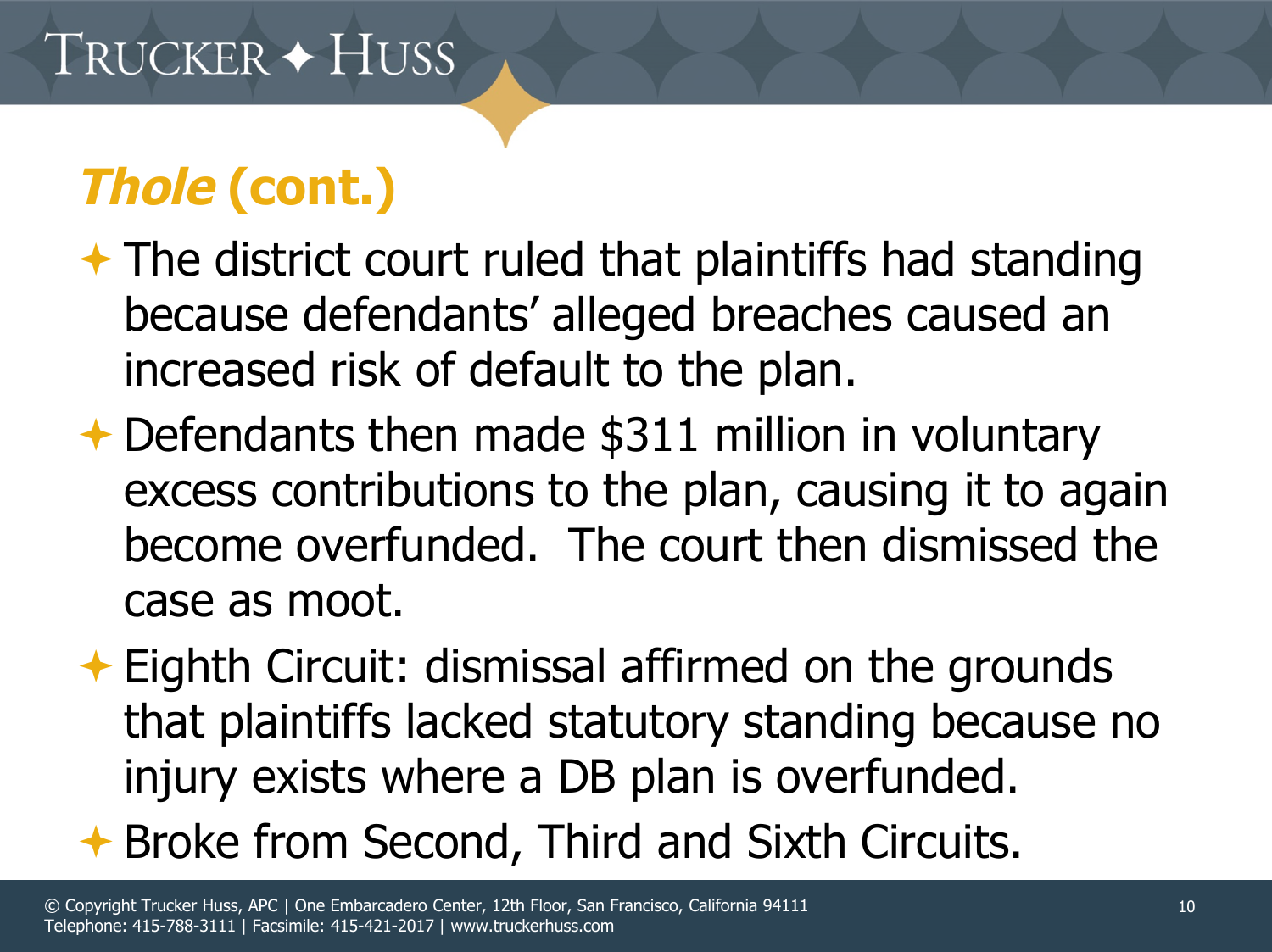### TRUCKER + HUSS

#### **Ret. Plans Comm. Of IBM v. Jander (Sup. Ct., Jan. 14, 2020)**

- **← Participants in IBM's ESOP alleged that IBM failed to** disclose poor financial condition of microelectronics division prior to announcing its sale.
- ← Plaintiffs claimed IBM could have made earlier public disclosures about division's financial health.
- **↑ Second Circuit: Reversed district court's dismissal, and** held that earlier disclosures might constitute the "alternative action" that fiduciaries could take without causing more harm than good.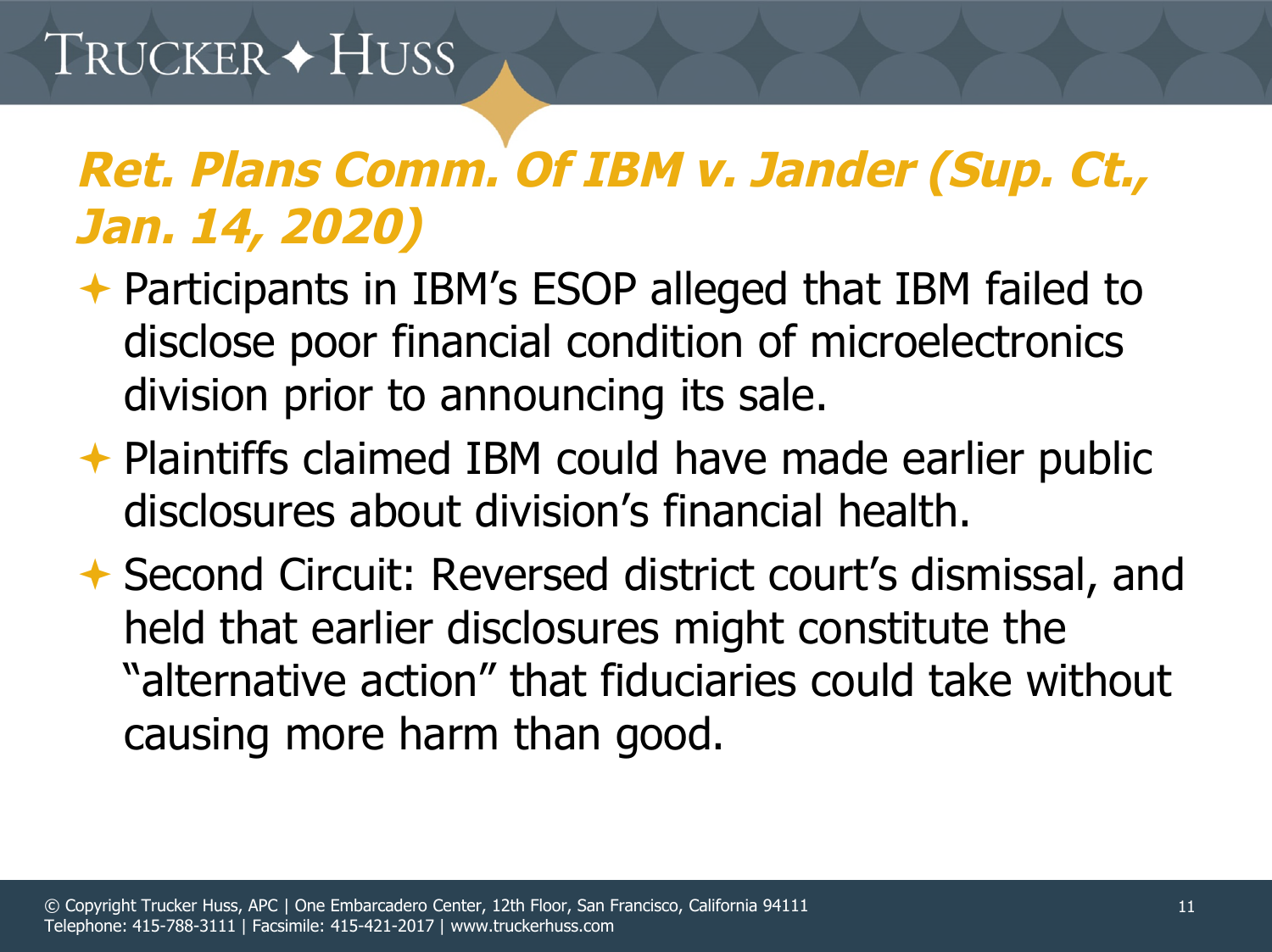### **Jander (cont.)**

SCOTUS vacated and remanded the case back to Second Circuit, since lower courts had not engaged in an analysis of the potential conflict between ERISA and the federal securities laws (which generally do not require disclosure of inside information).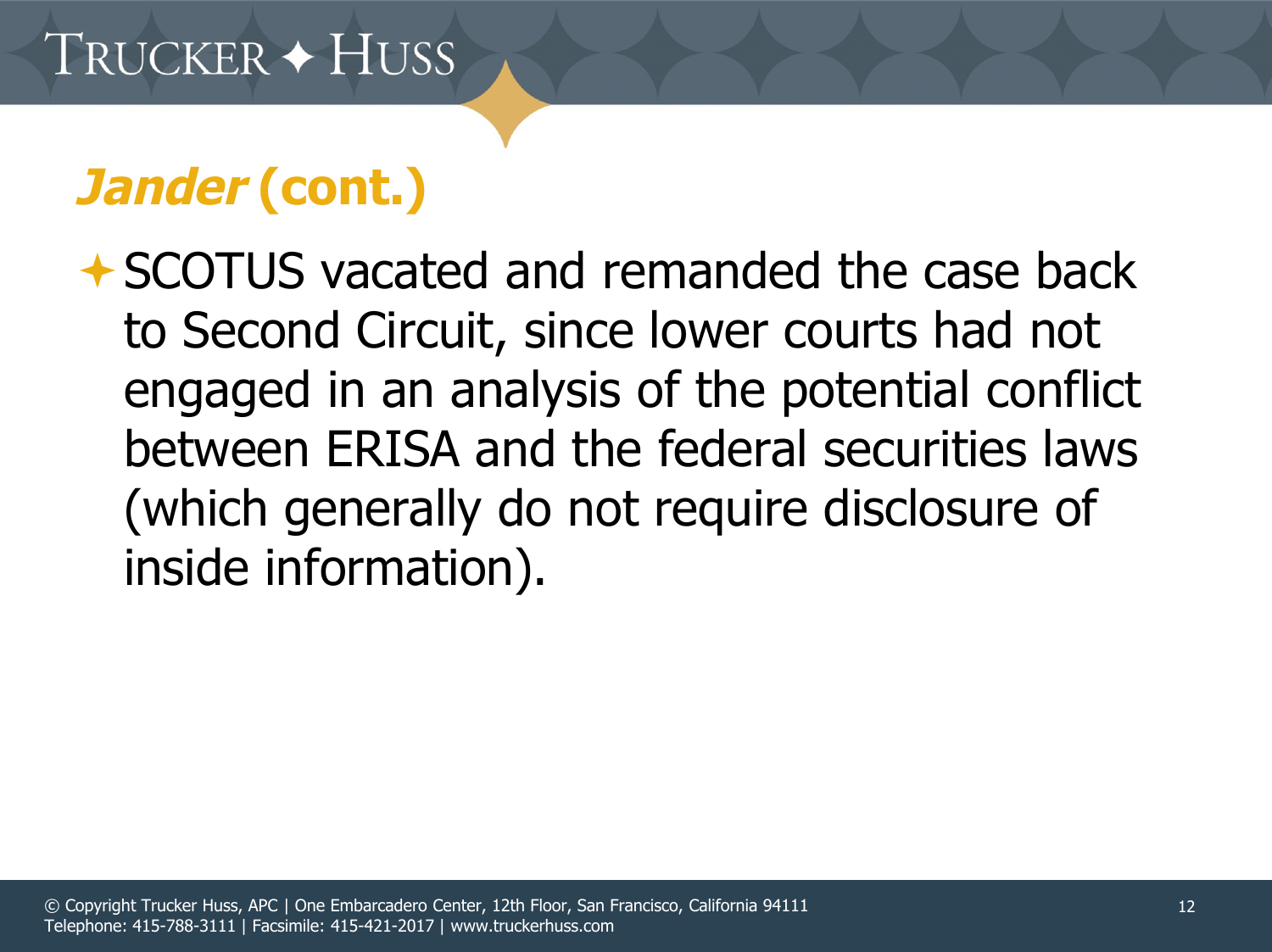#### **Pharmaceutical Care Management Ass'n v. Rutledge, 891 F.3d 1109 (8th Cir. 2018)**

In 2015, Arkansas passed a law that would regulate conduct of pharmacy benefit managers ("PBMs") – intermediaries between health plans and pharmacies.

**★ The concern: the networks formed by PBMs resulted** in some pharmacies losing money in some transactions. That, in turn, caused a reduction in the number of pharmacies in the state, particularly in rural areas.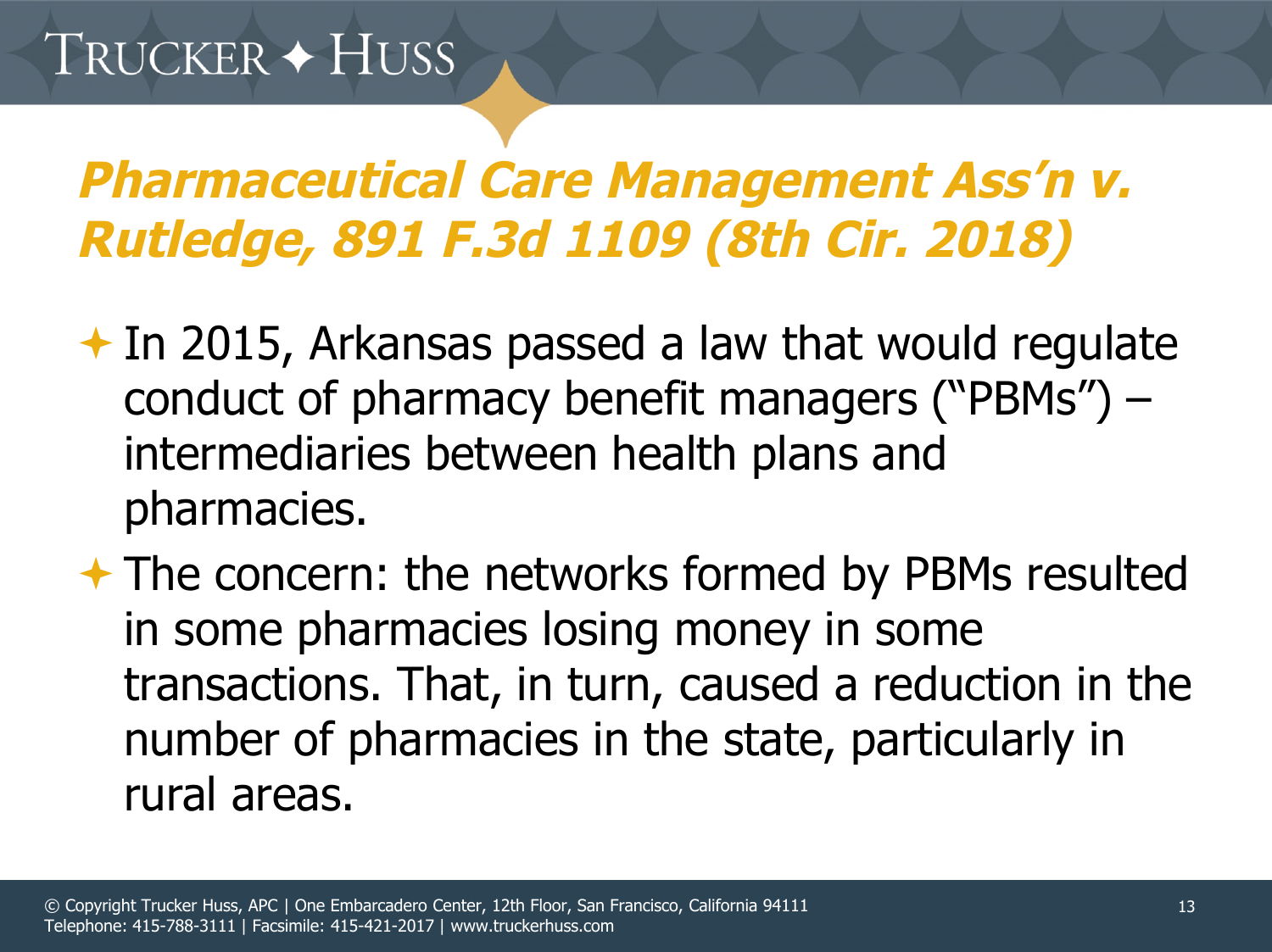### **Rutledge (cont.)**

- **★ The leading association representing PBMs sued,** alleging that the Arkansas law (which is similar to many states' laws) is preempted by ERISA and by Medicare Part D.
- **Eighth Circuit held: the Arkansas law both "relates** to" and has a "connection with" ERISA governed health plans, and is therefore preempted by ERISA. The Arkansas state law is also preempted by Medicare Part D.

Oral argument at SCOTUS scheduled April 27, 2020.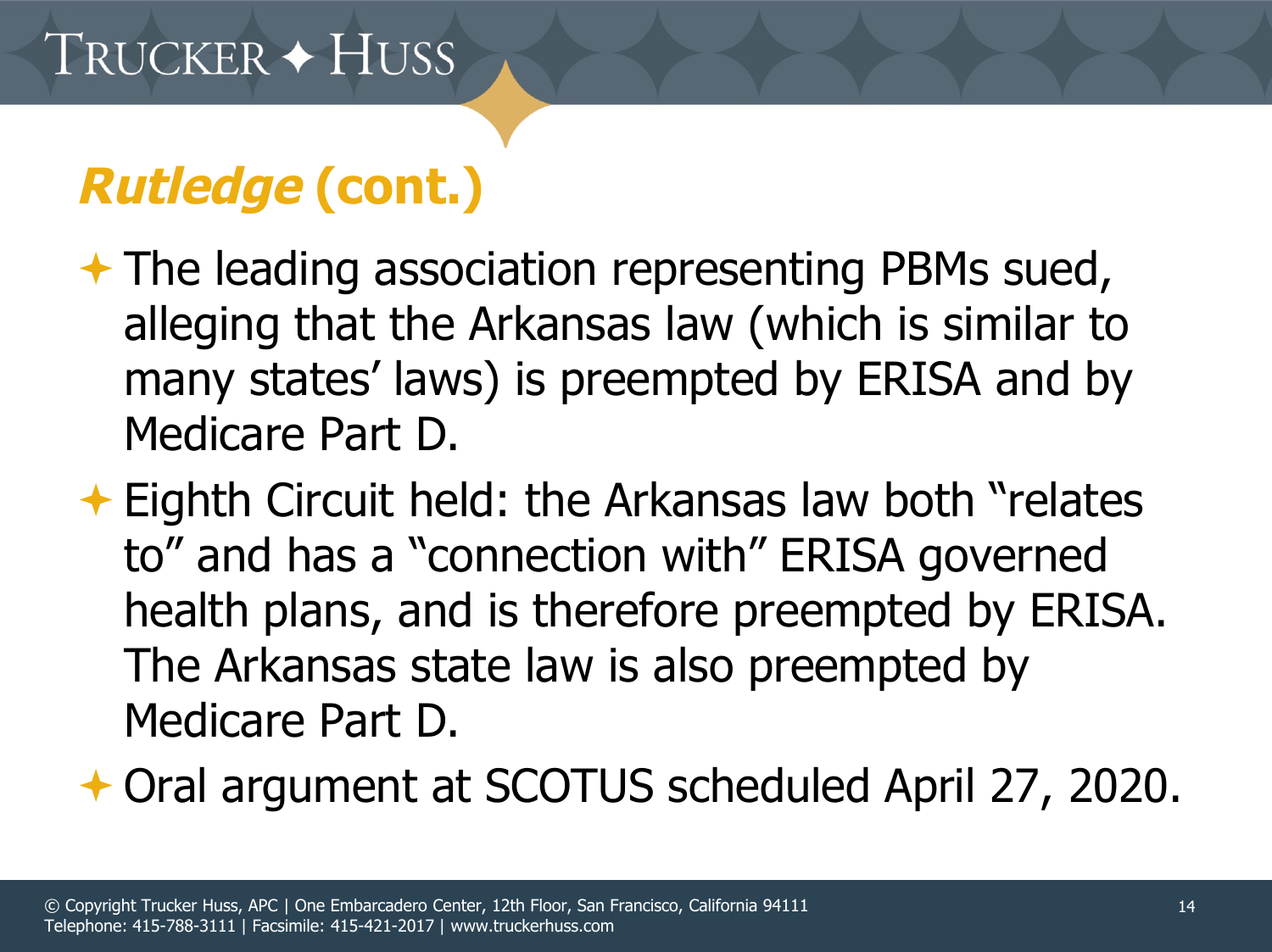TRUCKER + HUSS

### **ARBITRATION**

© Copyright Trucker Huss, APC | One Embarcadero Center, 12th Floor, San Francisco, California 94111 Telephone: 415-788-3111 | Facsimile: 415-421-2017 | www.truckerhuss.com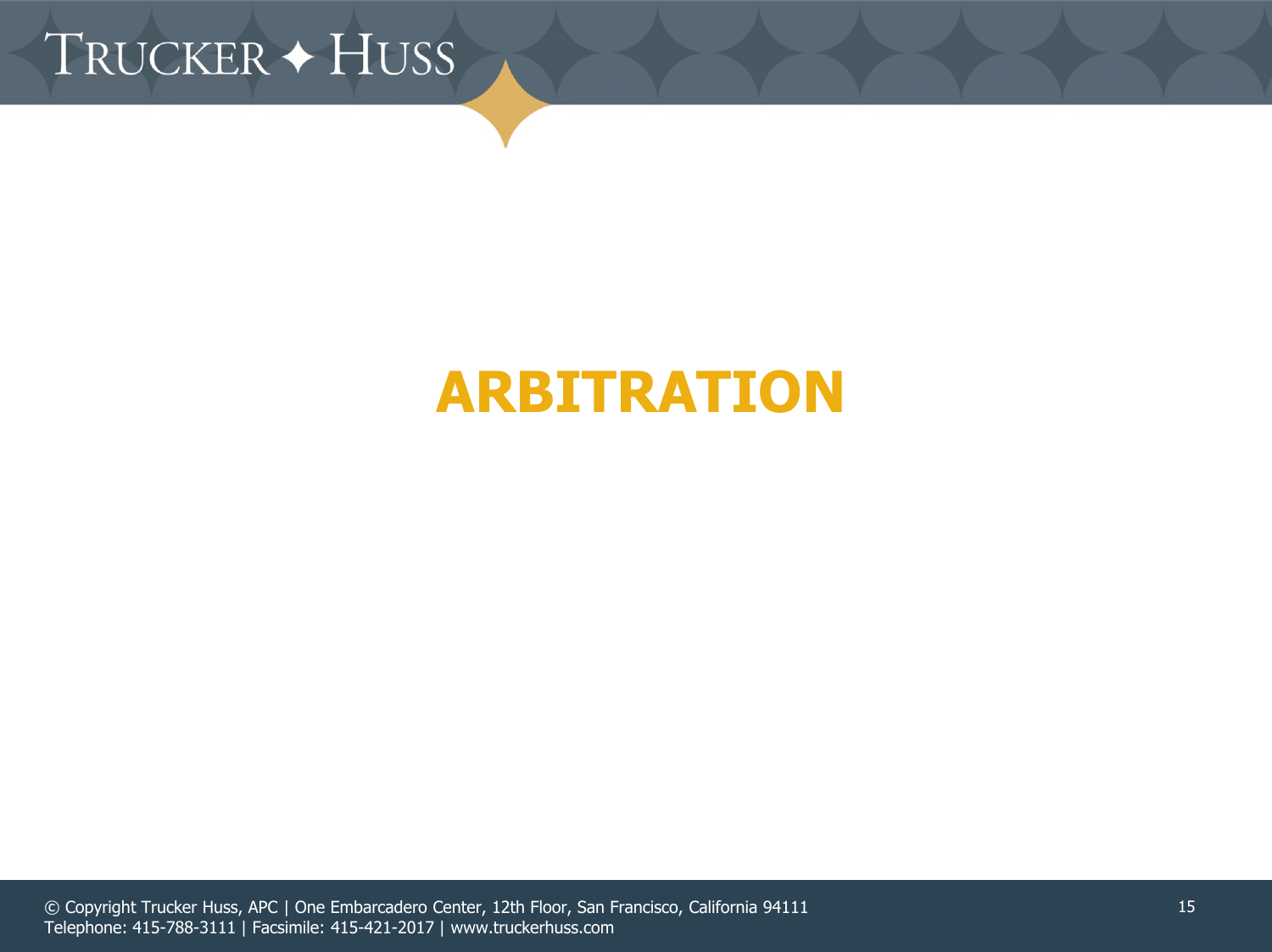## TRUCKER + HUSS

### **A Closer Look at Arbitration Clauses After Dorman v. Charles Schwab Corp.**

- ◆ On August 20, 2019, the Ninth Circuit issued two decisions in Dorman v. Charles Schwab Corporation – an unpublished opinion (2019 WL 3939644) and a published opinion (934  $F.3d$  1107) – enforcing an arbitration agreement and class action waiver.
- $\rightarrow$  Michael Dorman, individually and on behalf of the Schwab Retirement Savings and Investment Plan ("Schwab Plan"), brought claims under ERISA sections 502(a)(2) and (a)(3) alleging that the Schwab Plan's fiduciaries (the "Schwab Defendants") breached their fiduciary duties and violated prohibited transaction rules.
- **← The Schwab Defendants moved to compel arbitration.**
- The District Court denied the Schwab Defendants' motion to compel arbitration, but the Ninth Circuit reversed the lower court's decision.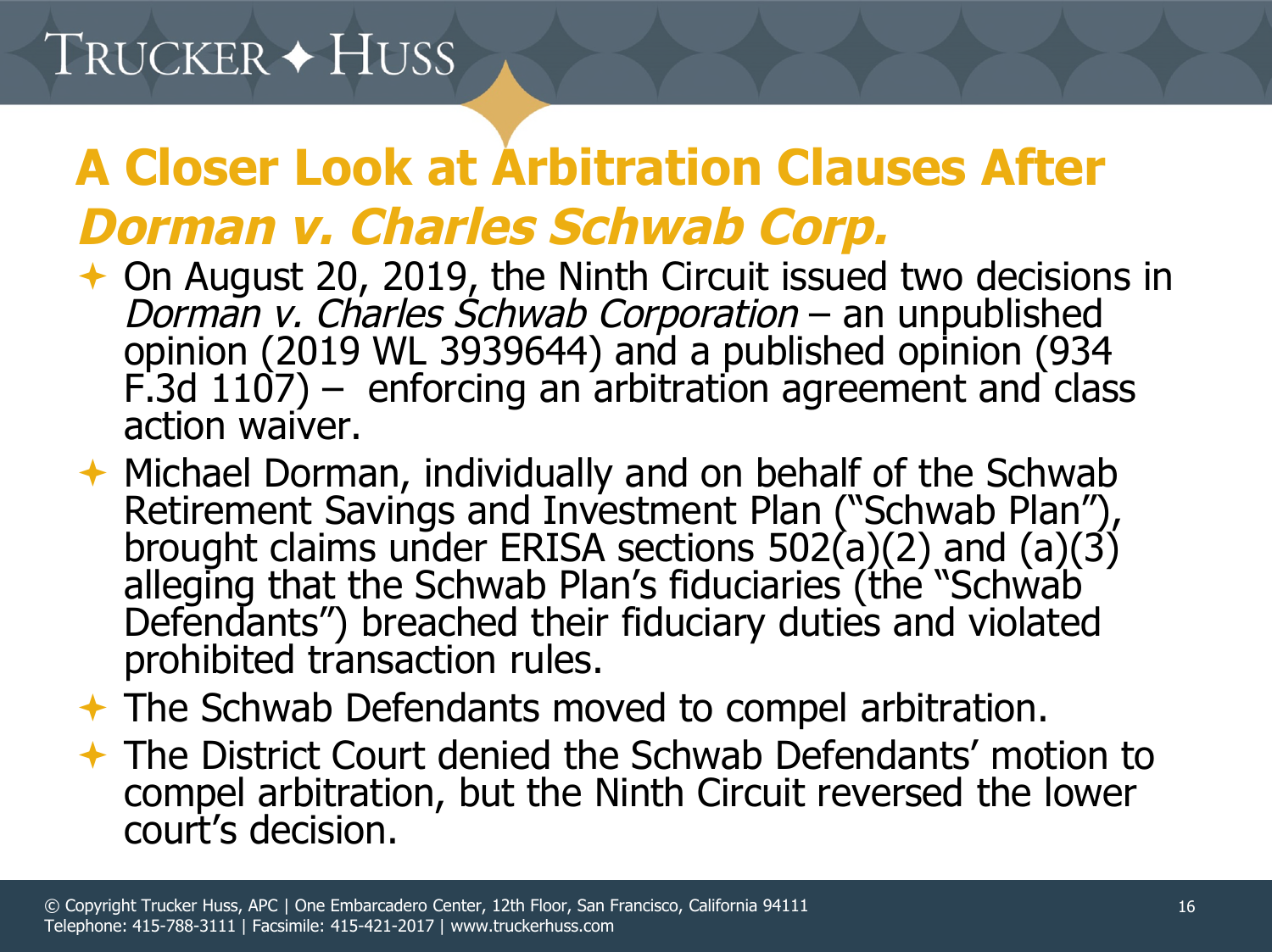### **Dorman v. Charles Schwab Corp. (cont.)**

The Ninth Circuit held that ERISA claims were arbitrable.

 The Ninth Circuit held that Dorman's claims must be arbitrated on an individual basis and that Dorman was barred from bringing a collective or class action in arbitration because the Schwab Plan's arbitration clause included a waiver of class action or collective.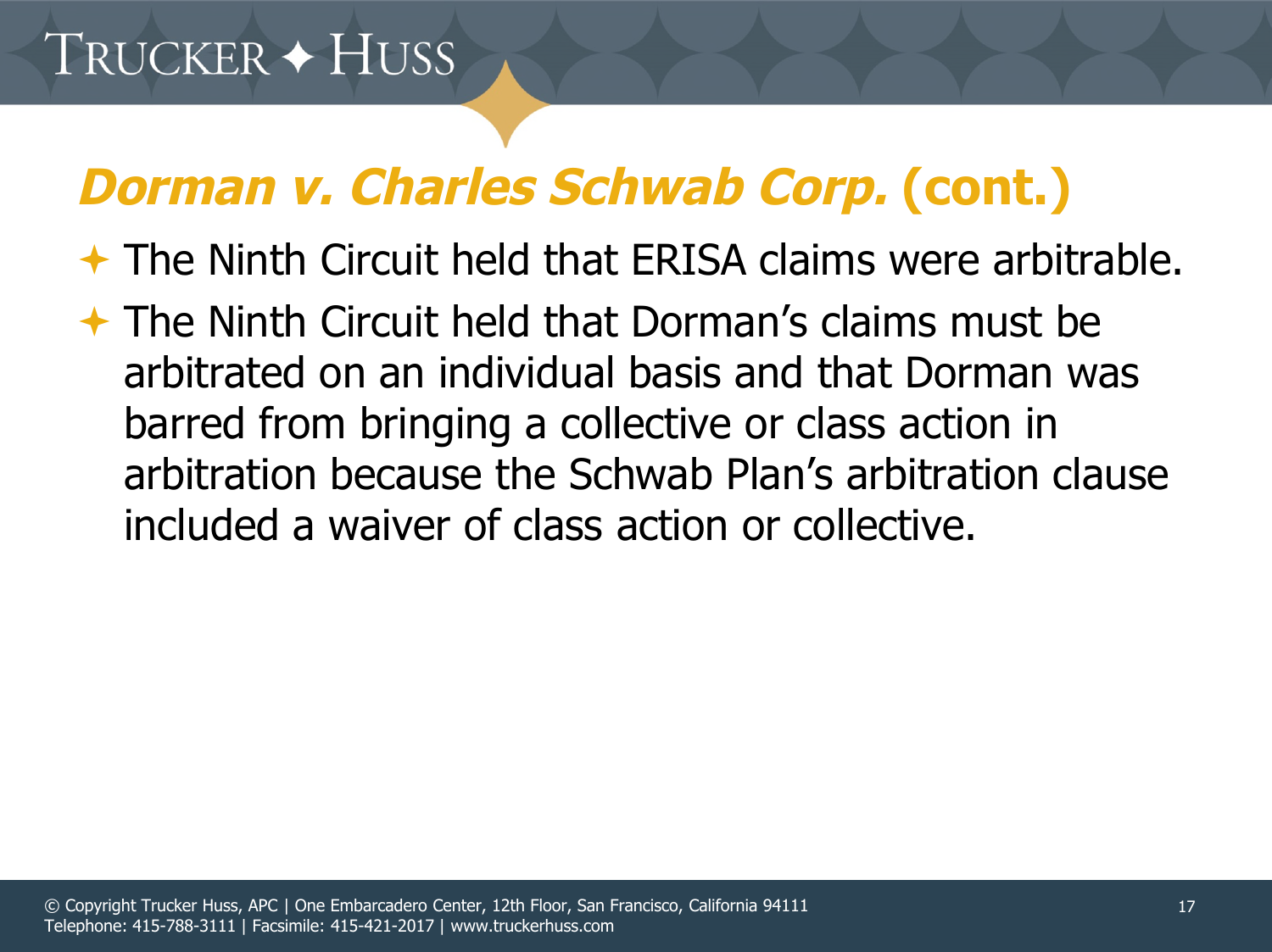#### **Schwab Plan Language**

- "Any claim, dispute or breach arising out of or in any way related to the Plan shall be settled by binding arbitration . . ."
- $\rightarrow$  The upshot in the Ninth Circuit, ERISA fiduciary breach claims are arbitrable, provided **the plan** includes a provision allowing individual arbitration and waiving class treatment. [Note: it is not sufficient to include arbitration provisions in employment agreements with employees.]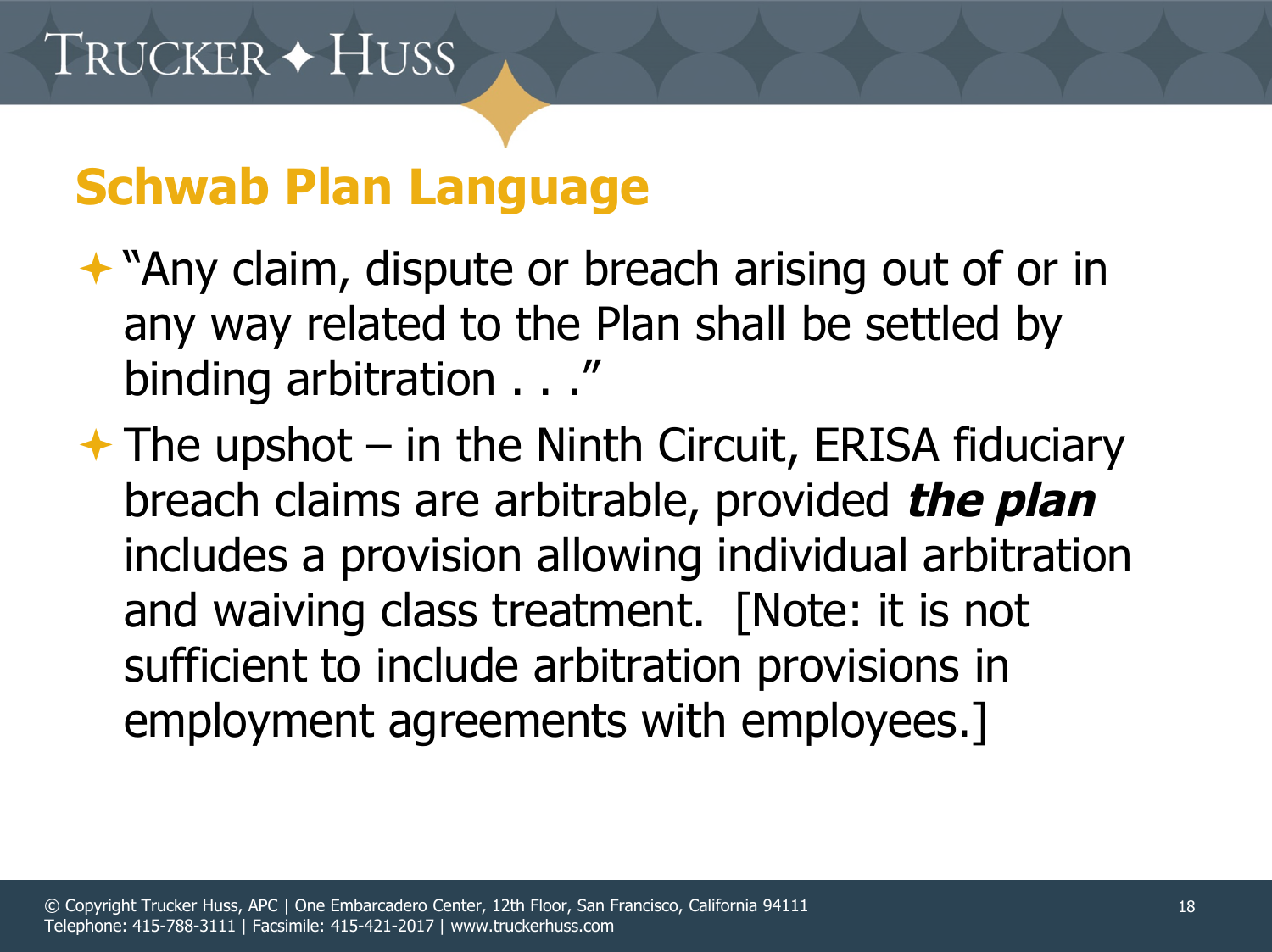#### **Pros and Cons of Arbitration Provisions**

#### **Binding Nature of the Decision**:

- > **Pro**: If the plan does include an arbitration provision and a class action waiver, then a party is limited to arbitration of his or her individual claim.
- > **Con**: Limiting a party to individual arbitration may result in repeated claims as different parties come forward. A court's decision in a class action case would mean that there is finality (even with appeals, there is a final step in this process) and that this decision is applicable to everyone within the class, thereby ensuring consistent results.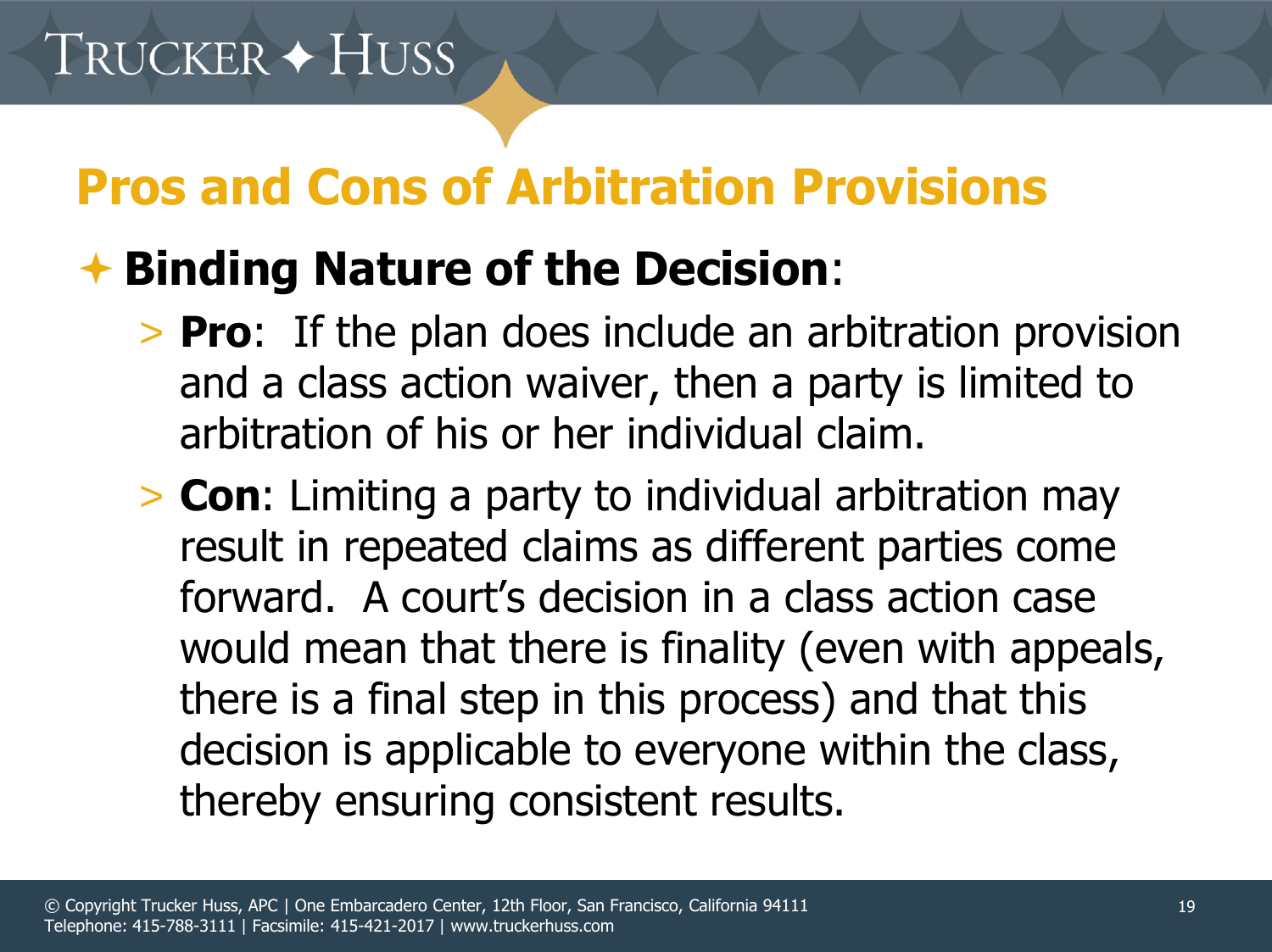# **Pros and Cons of Arbitration Provisions (cont.)**

#### **Costs:**

- > **Pro**: Because discovery may be limited in an arbitration setting, the expense of arbitration may be less than litigation.
- > **Con**: The parties have to pay for the arbitrators' time, and there is little opportunity to dispose of cases via pre-trial motions. Also, the costs of defending multiple individual actions, as opposed to a single class action, may outweigh the benefits of individual arbitration.
	- Possible mass arbitration campaigns (e.g. Uber, Chipotle, Lyft).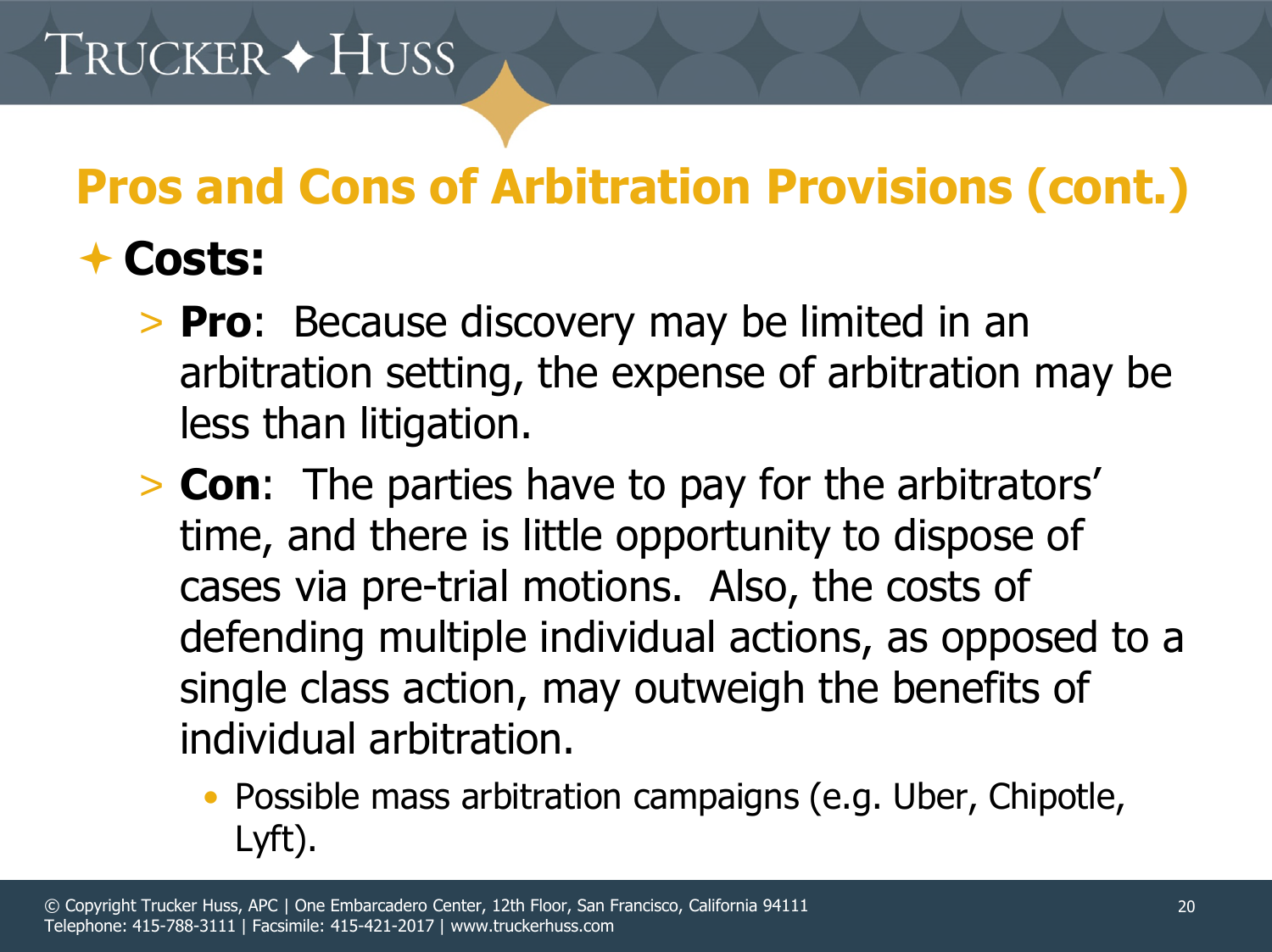#### **Pros and Cons of Arbitration Provisions (cont.)**

#### **Finality:**

- > **Pro**: Dispute resolution process is relatively quick.
- > **Con**: There are very limited bases for appealing arbitration awards.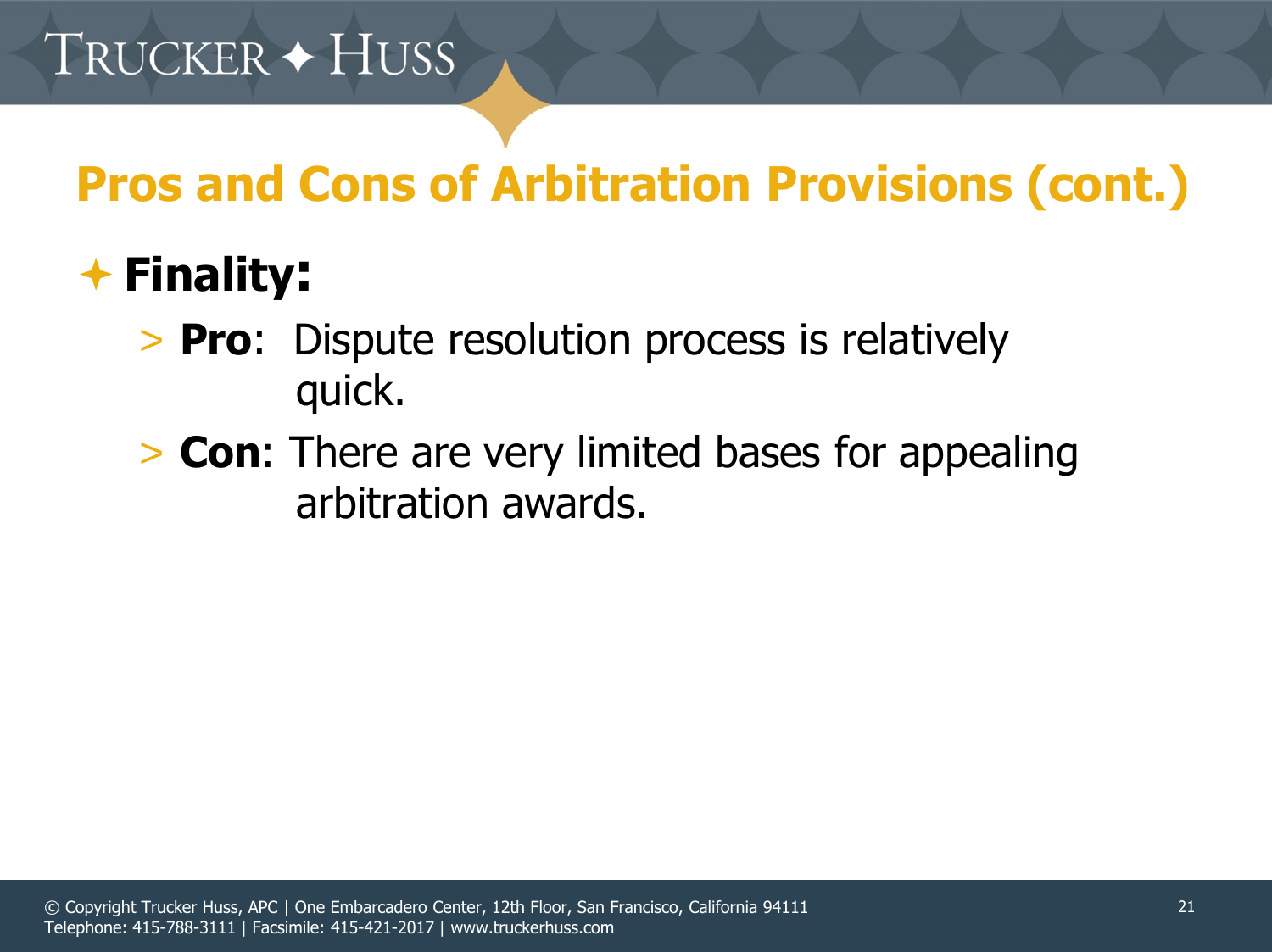TRUCKER + HUSS

### **RECURRING RISK MANAGEMENT ISSUES**

© Copyright Trucker Huss, APC | One Embarcadero Center, 12th Floor, San Francisco, California 94111 Telephone: 415-788-3111 | Facsimile: 415-421-2017 | www.truckerhuss.com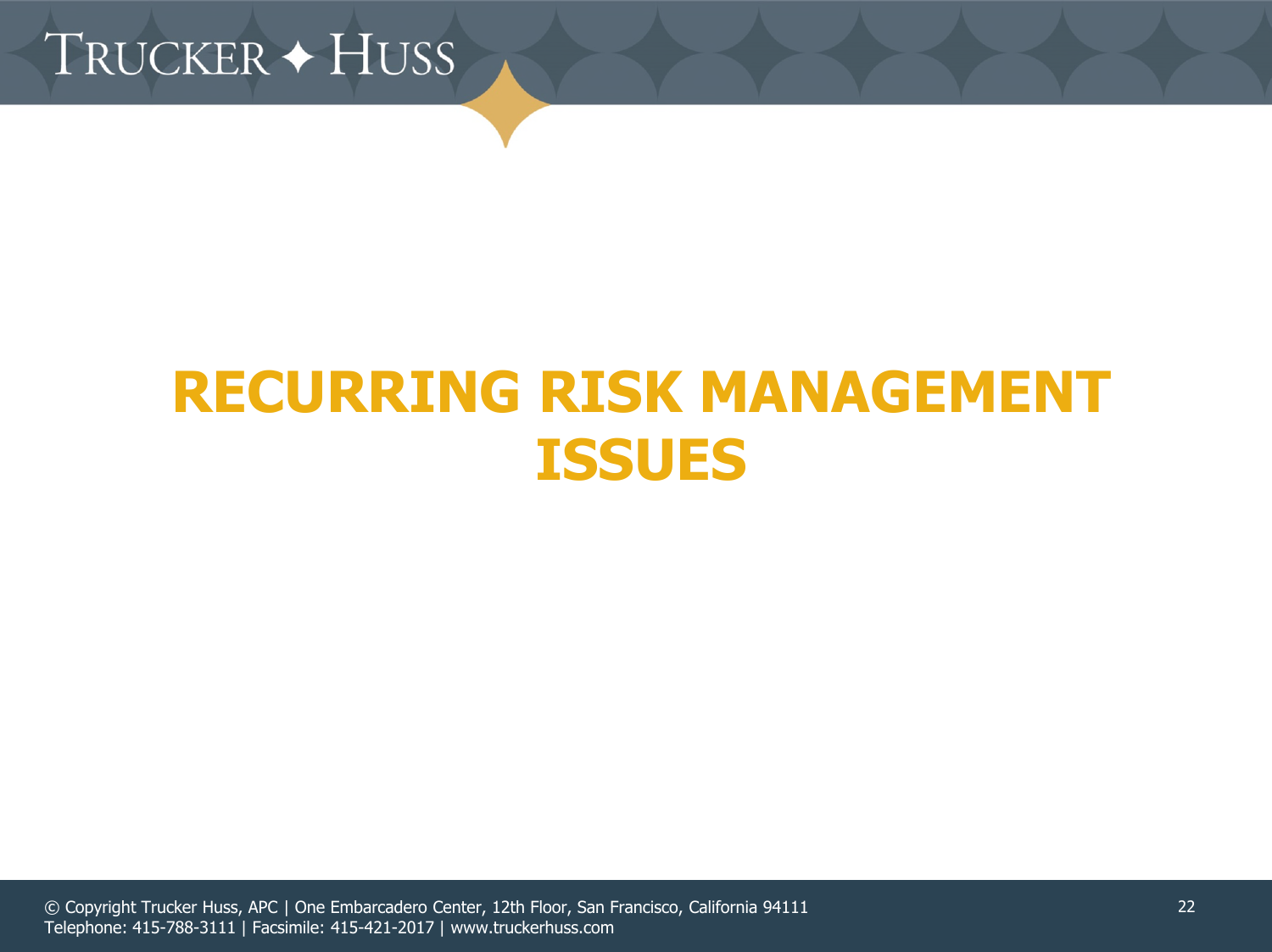#### **Issues That May Arise**

- $\rightarrow$  Plan sponsor fails to forward premiums providing coverage.
- **← Participant mistakenly informed that he/she is** eligible for coverage (e.g, you're eligible for life insurance coverage even if not actively at work).
- **← Plan sponsor/administrator fails to carry out** participant instructions regarding 401(k).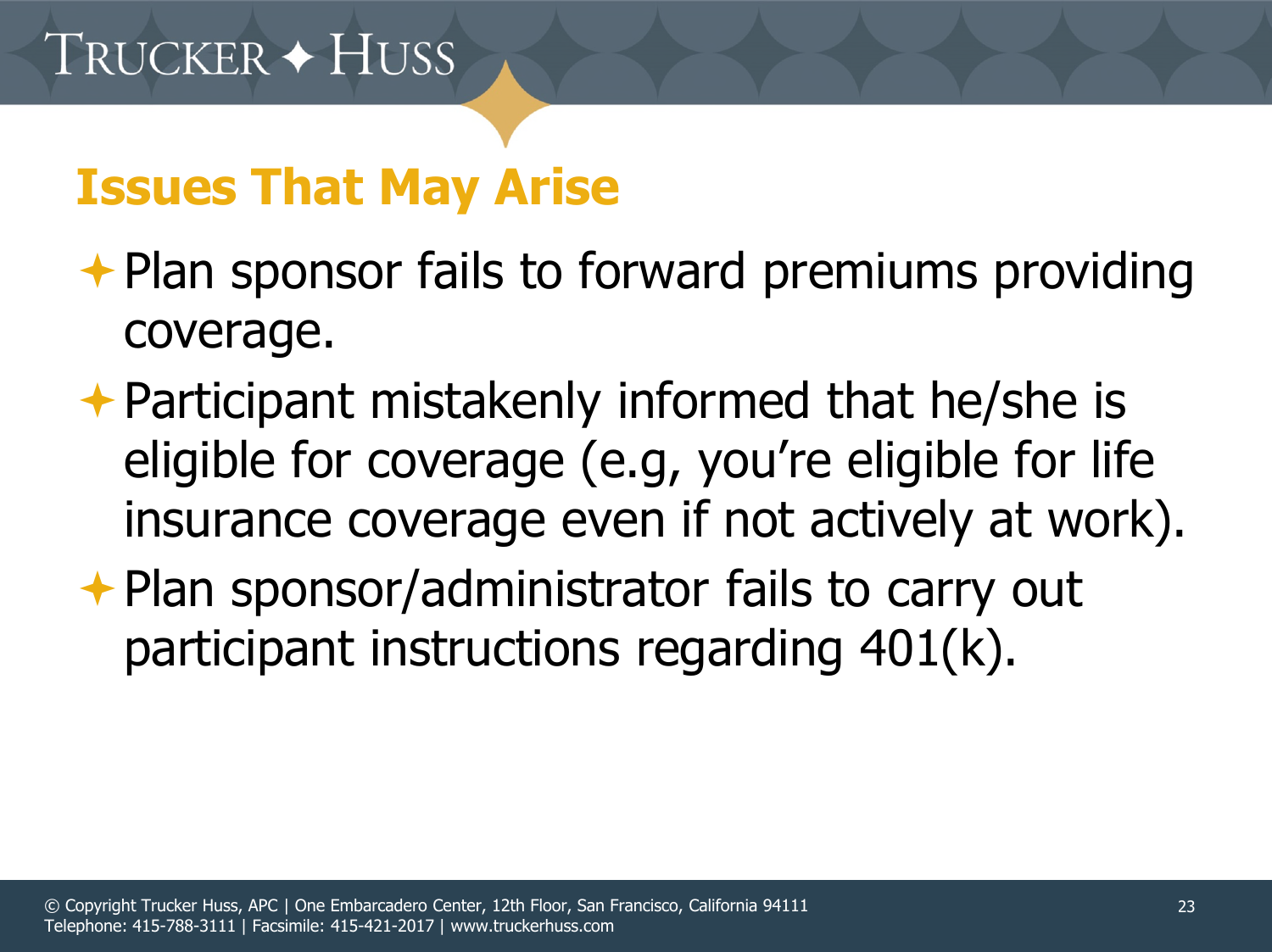#### **Best Practices**

- $\rightarrow$  Use of a disclaimer (e.g. recorded disclaimer) make it clear that the plan document controls.
- $\rightarrow$  How to discover such errors audits, claims review.
- $\rightarrow$  Contact the participant.
- $\bigstar$  If there is an overpayment, pursue recoupment.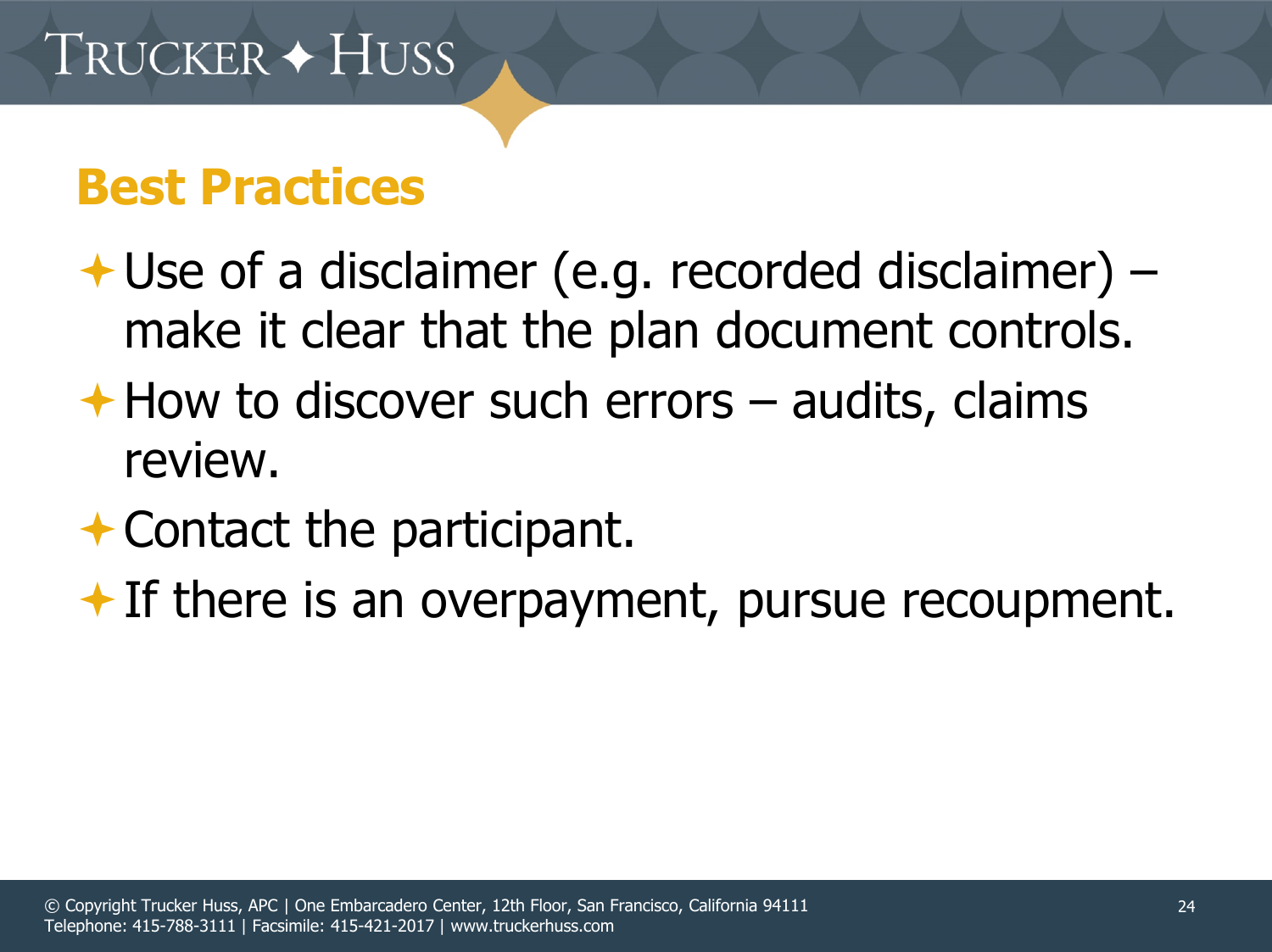

### **INSURANCE COVERAGE**

© Copyright Trucker Huss, APC | One Embarcadero Center, 12th Floor, San Francisco, California 94111 Telephone: 415-788-3111 | Facsimile: 415-421-2017 | www.truckerhuss.com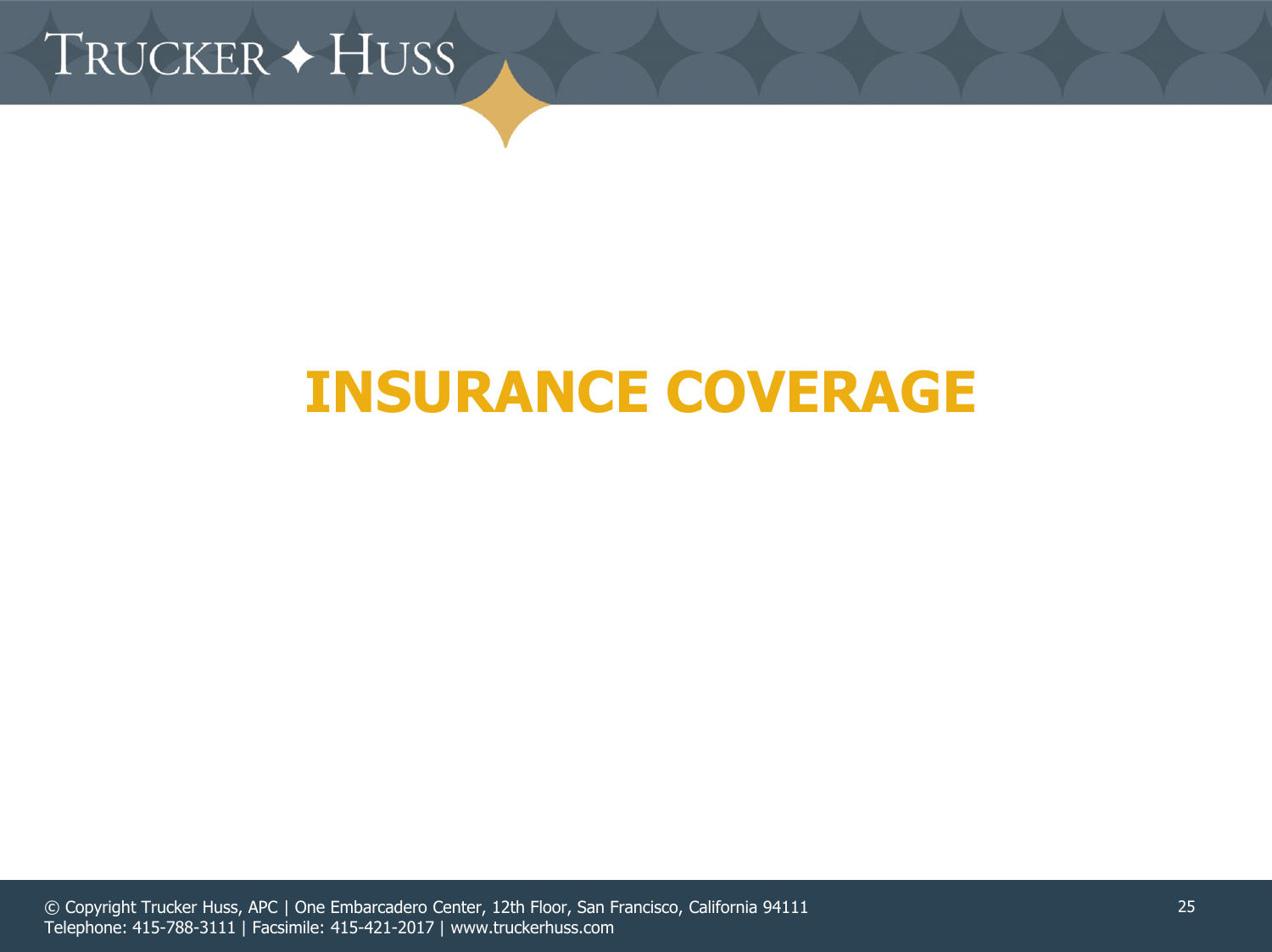#### **Insurance Considerations**

- **← Fiduciaries of ERISA-governed plans have personal** liability for losses resulting from their breaches of fiduciary duty.
- **★ Who is a fiduciary?** 
	- > Certain persons are always fiduciaries by virtue of their role with respect to a benefit plan:
		- Trustees.
		- Persons identified in the plan as the "administrator."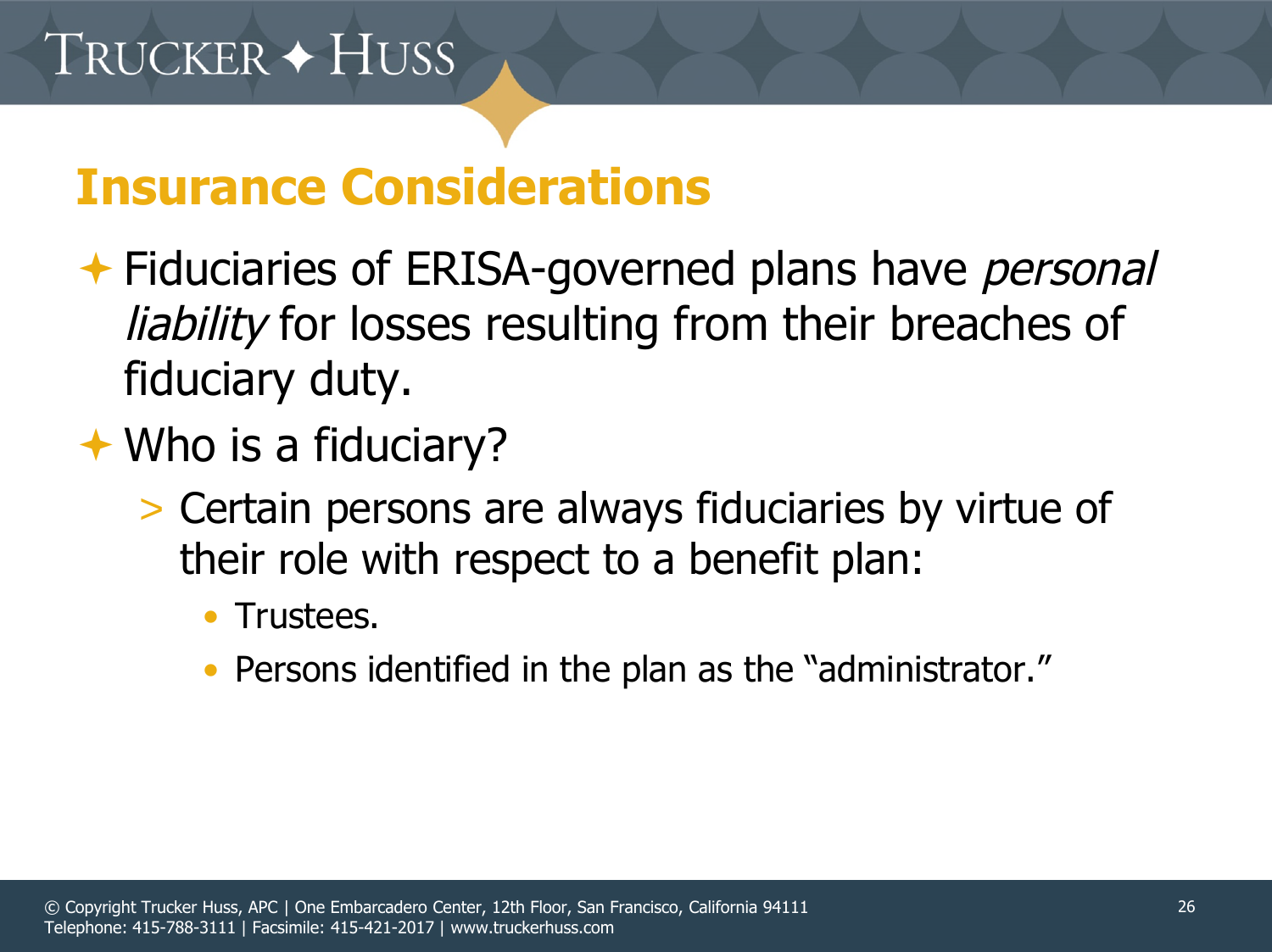### **Who Is A Fiduciary?**

- $\triangleleft$  ERISA defines "fiduciary" in functional terms that is, the role you play matters, even if you don't have a formal title.
- $\rightarrow$  A person is a fiduciary with respect to a plan to the extent:
	- > he exercises any discretionary authority or discretionary control respecting management of such plan or exercises any authority or control respecting management or disposition of its assets;
	- > **NOTE THE DISTINCTION**: Discretionary authority or discretionary control regarding management of the plan, but any authority or control – even if not discretionary – over its assets;
	- > he renders investment advice for a fee or other compensation, direct or indirect, with respect to any moneys or other property of such plan, or has any authority or responsibility to do so; or
	- > he has any discretionary authority or discretionary responsibility in the administration of such plan.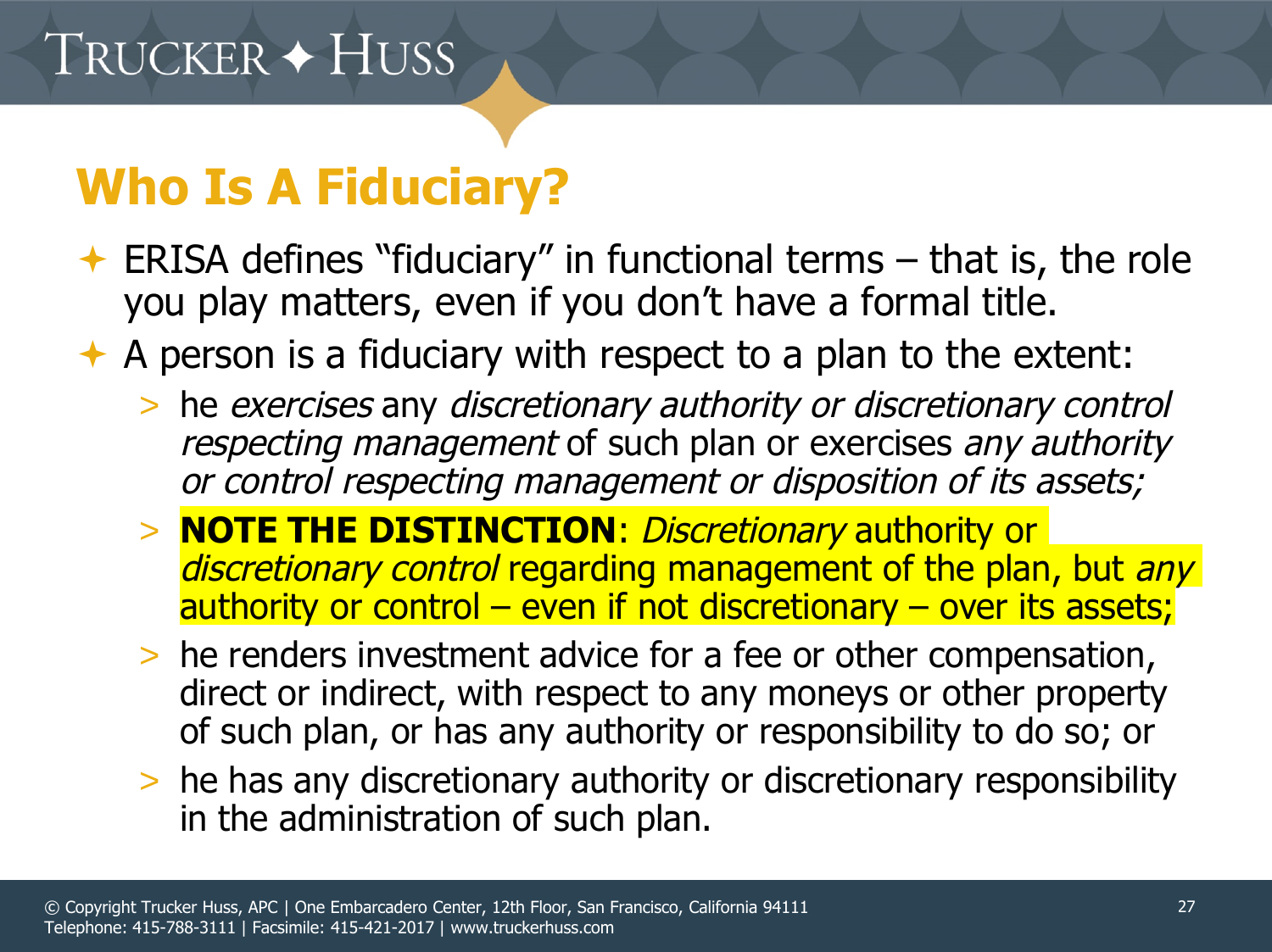### **Who is a Fiduciary? (cont.)**

#### Examples of potential fiduciaries:

- > Executives who appoint plan committee members.
- > HR/Benefit Department representatives.
- > Committee members:
	- Administrative committee.
	- Investment committee.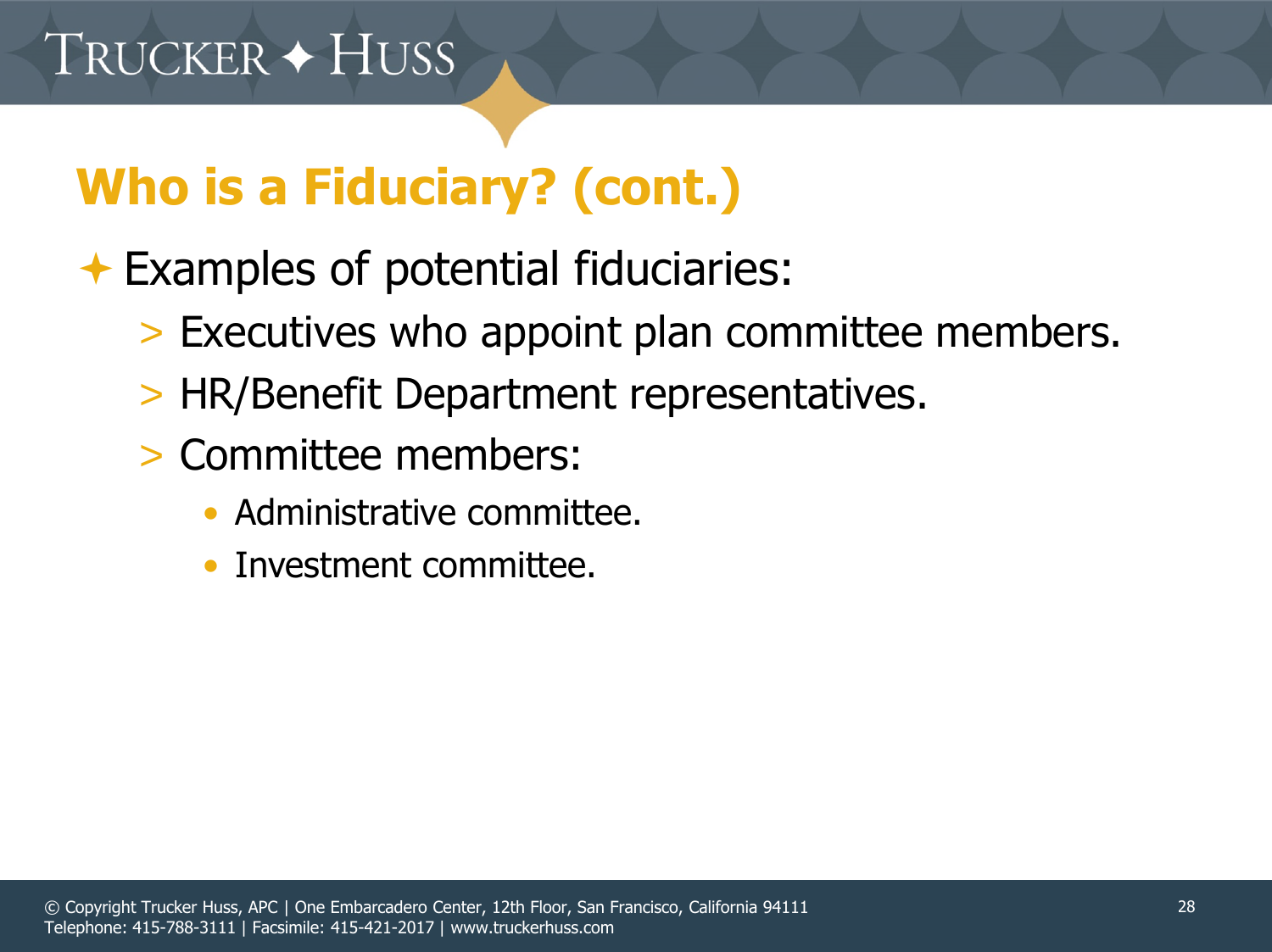### **What Types of Lawsuits Are Out There?**

- Two main varieties of ERISA-related cases:
	- > Benefit claims.
	- > Fiduciary breach claims.
- $\rightarrow$  Benefit claim disputes.
	- > Example: Employee claims that he retired in reliance on information regarding the amount of his anticipated monthly pension benefit  $-$  and it turns out the amount is less than what he was "promised."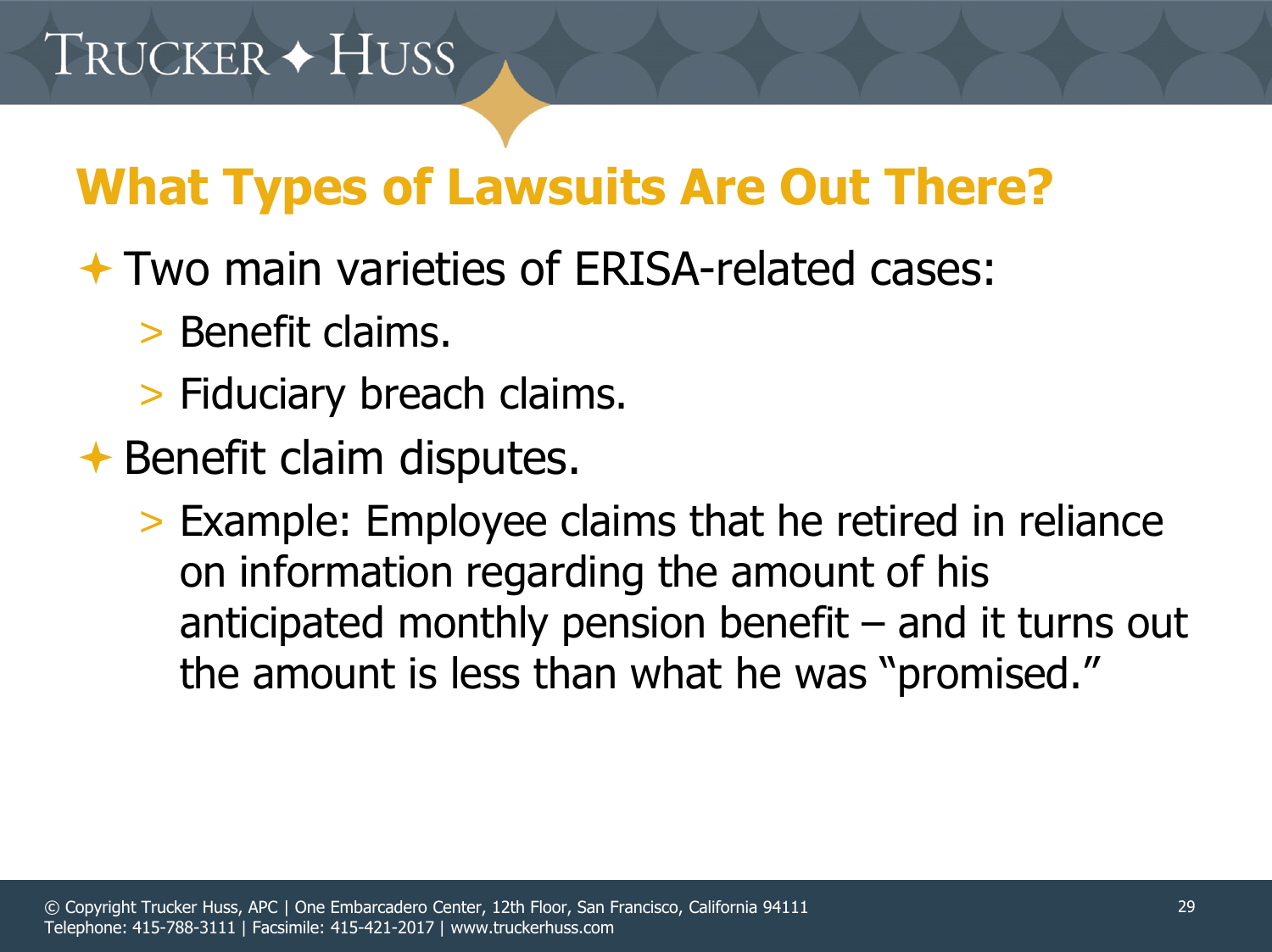# **What Types of Lawsuits Are Out There? (cont.)**

- **← Fiduciary breach claims:** 
	- > Example: Employee/participant brings a lawsuit alleging that the fiduciaries responsible for investing plan assets invested in assets that were:
		- Too conservative.
		- Too risky.
		- Too expensive.
		- Underperforming.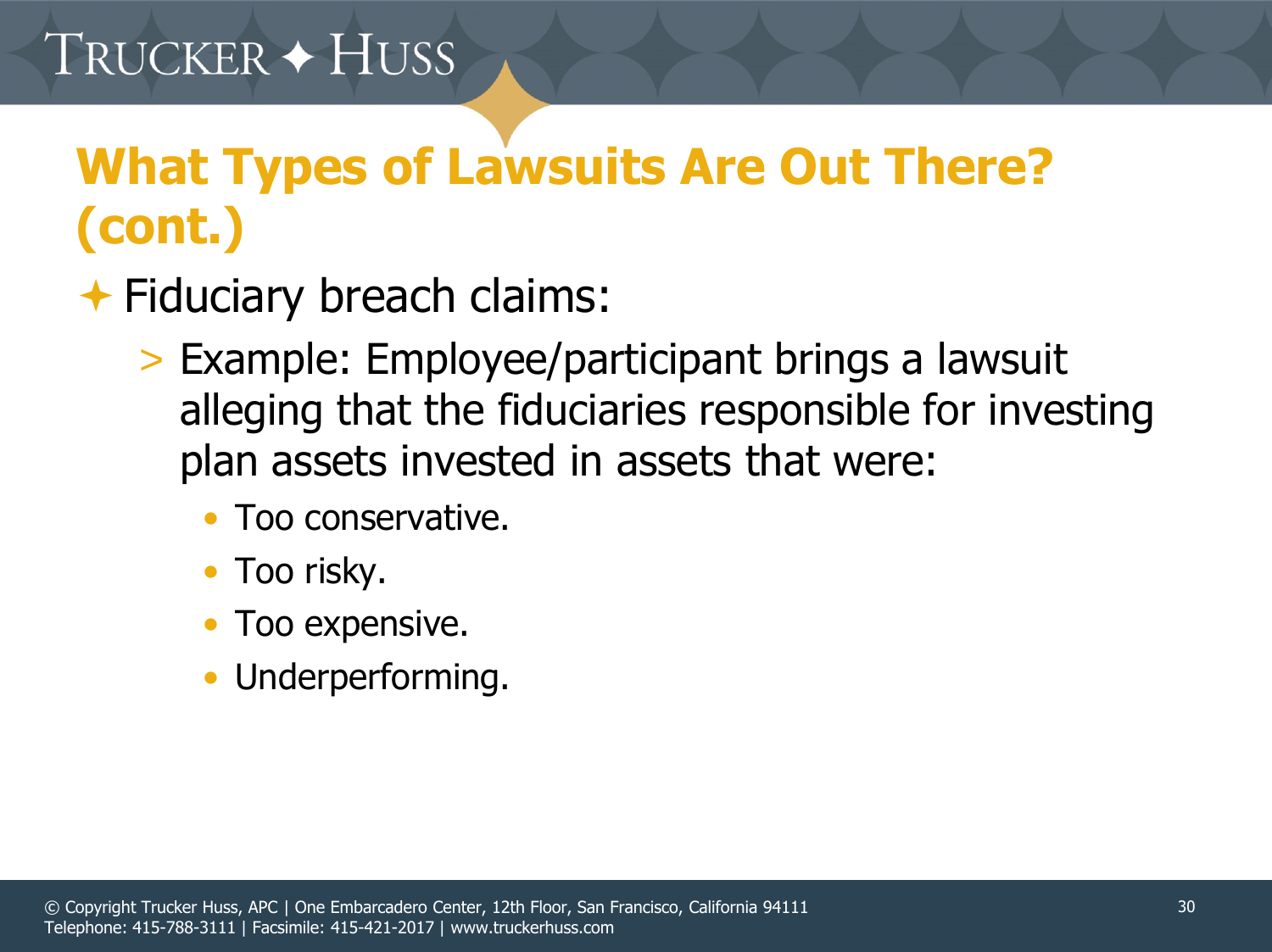### **What Types of Lawsuits Are Out There? (cont.)**

- "Hybrid" cases:
	- > Claims involving benefit denials where breaches of fiduciary duty are also alleged.
	- > Plaintiffs may seek remedies in addition to benefits claimed to be owed, including "surcharge" or disgorgement.
	- > These "hybrid" cases carry the specter of more expense than benefit claims – discovery is more readily available.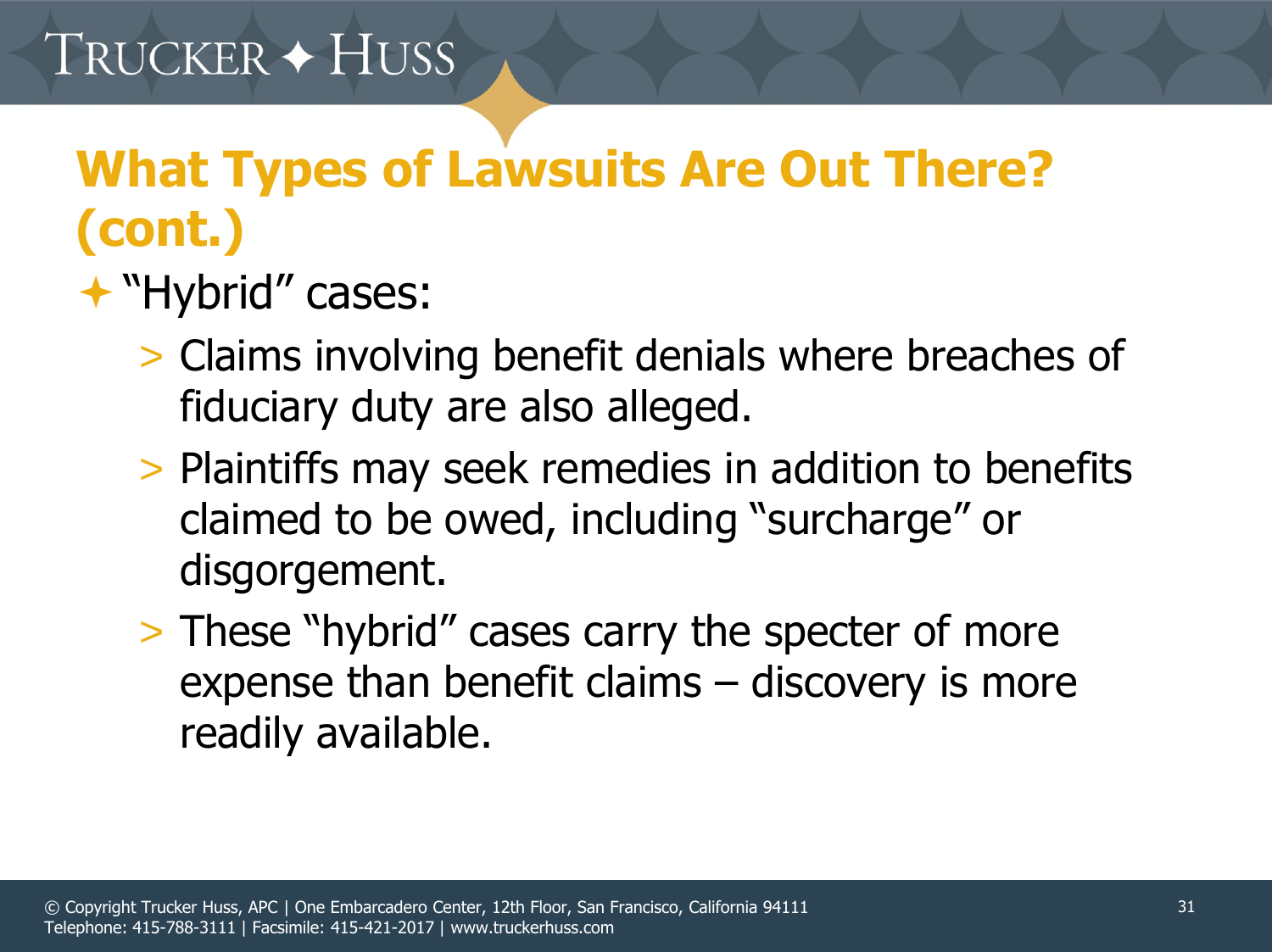# TRUCKER + HUSS

#### **Insurance**

**← Policies that typically** *do not* **cover ERISA claims:** 

- > Comprehensive general liability ("CGL") policies.
- > Errors and omissions ("E&O") policies.
- > Directors and officers liability ("D&O") policies.
- > But note: some insurance companies may issue "riders" to one or more of those types of policies to cover ERISA claims – at an extra expense.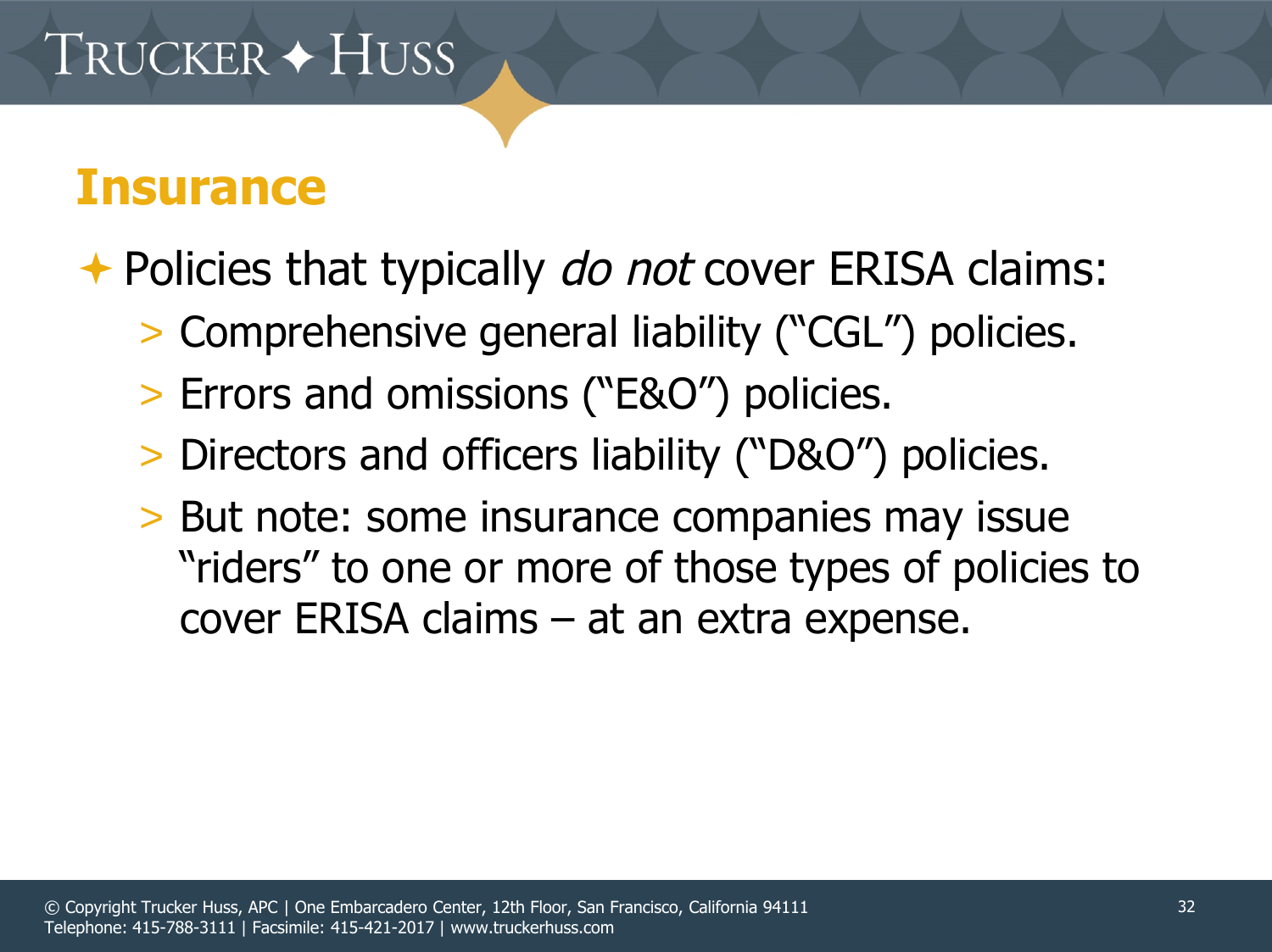#### Fiduciary liability insurance:

- > Generally provides coverage for claims that fiduciaries have breached their duties to plans.
- > Provides indemnity for losses sustained as a result of a breach.
- > Generally covers the costs of defense (i.e., attorney fees and other litigation expenses, such as expert witness fees, travel expenses, court reporter fees, etc.).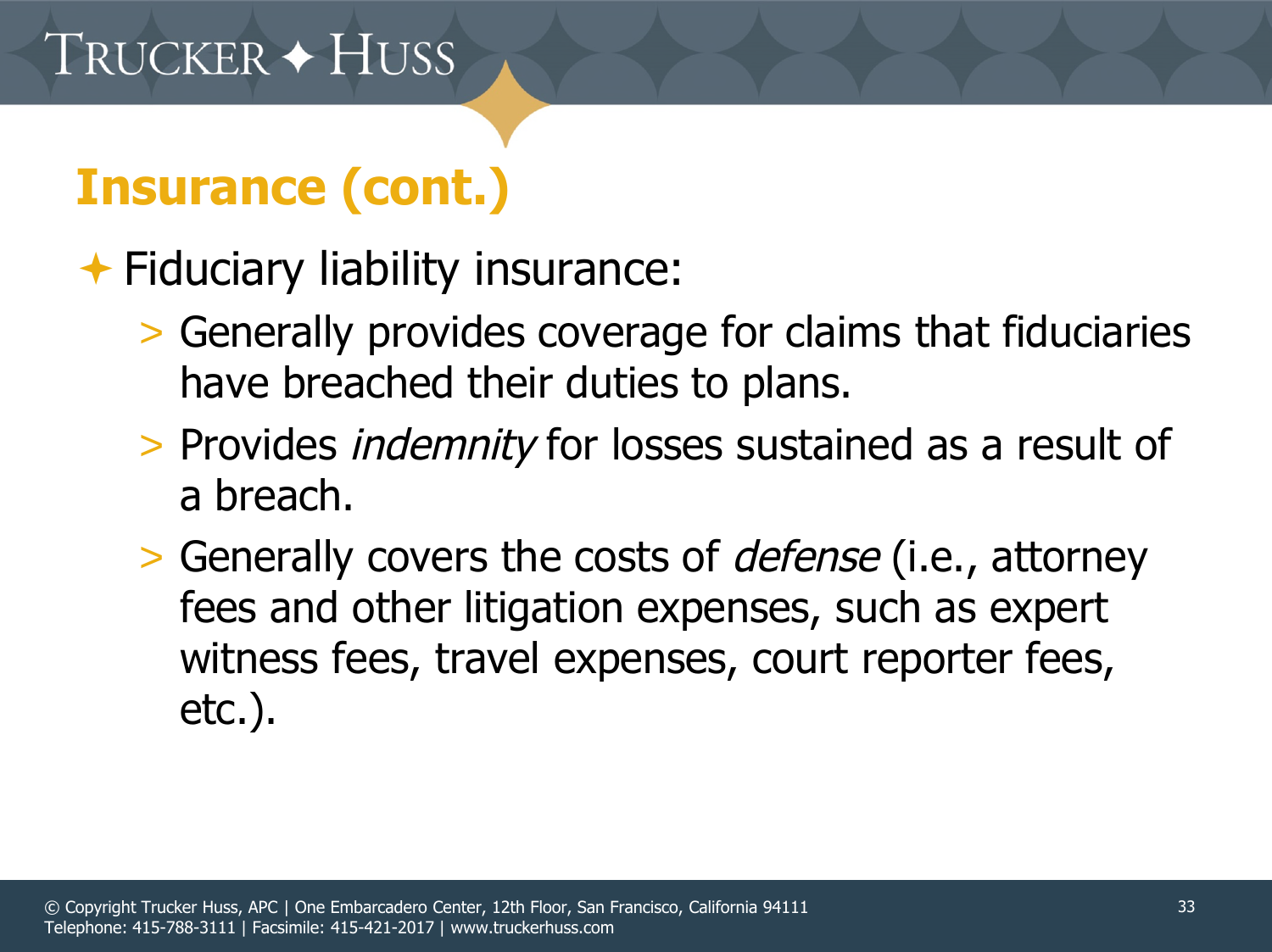### **← Fiduciary liability insurance (cont.)**

- > Depending on the insurance company, fiduciary liability insurance may also cover the cost of defending *benefit claims*.
- > However, fiduciary liability insurance policy will typically not provide coverage for the benefits claimed to be owed.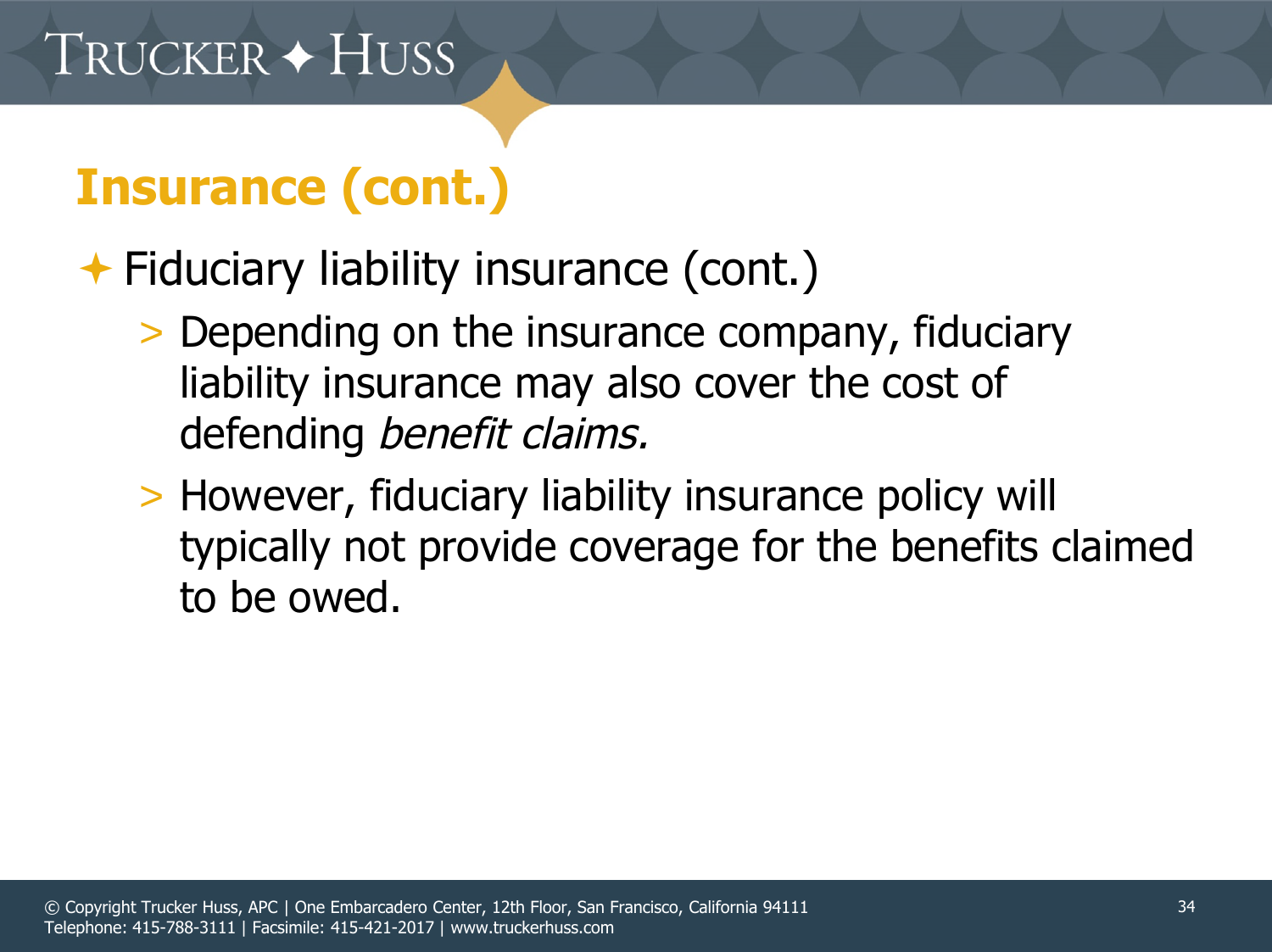- > Example:
	- Plaintiff sues his company's defined benefit pension plan, and the plan administrator (the company/plan sponsor), claiming that the benefits he is receiving are less than the benefit formula provided for by the plan, and alleges that he was promised that his monthly benefit would be \$2,000/month greater than the amount he is receiving.

In this instance, fiduciary liability insurance would likely cover the cost of defending the litigation, but in the event the court determined that additional benefits were owed, the policy would not cover the difference.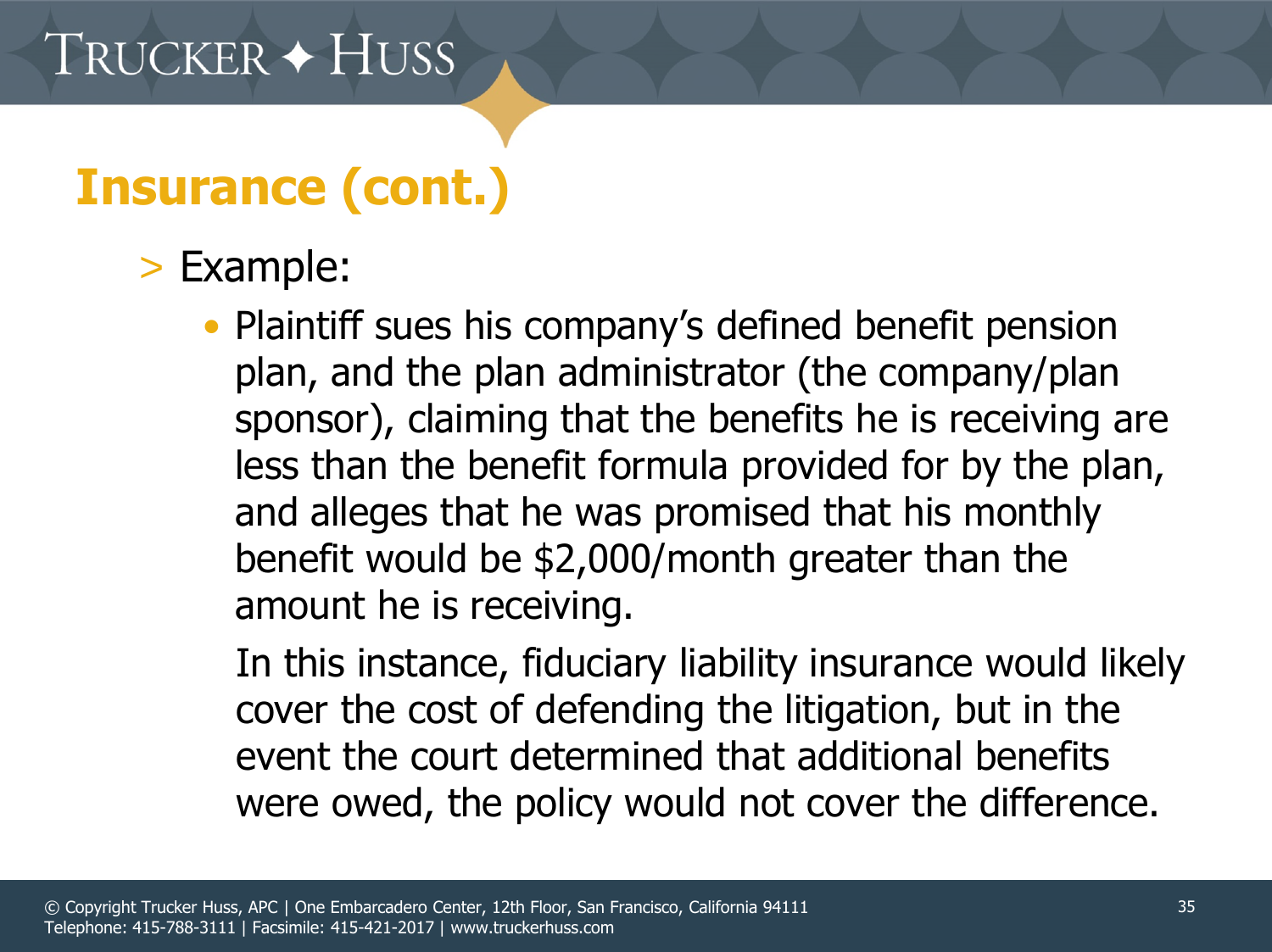- NOTE: Whether a claim is covered is determined in large part by the nature of the allegation that is made in a complaint.
- **★ This means that an inexperienced or unsophisticated** plaintiff's attorney can allege claims that don't apply, and therefore, can have an impact on whether you have adequate insurance coverage or not.
	- > Example: Plaintiff alleges fiduciary breach claims against ERISA plan service provider. Service provider typically not viewed as a fiduciary. CGL policy may not cover those ERISA claims.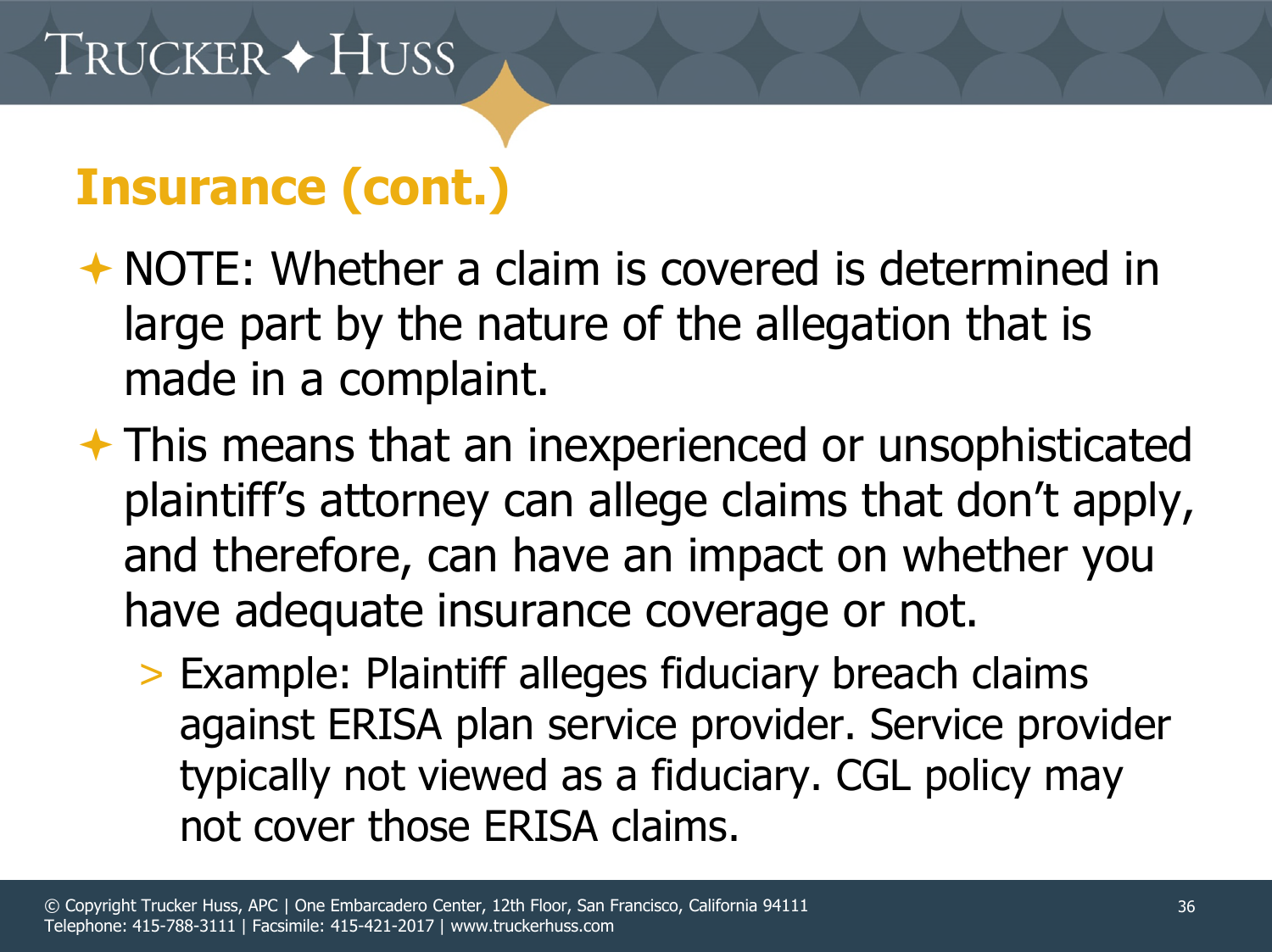#### $\rightarrow$  How much insurance should we have?

- > Generally, it's a good idea to get as much as you can afford.
- **★ Factors to consider:** 
	- > How many plans do you operate?
	- > Amount of assets held in plan trust(s).
	- > Whether any of the plans are likely subjects of litigation.
		- ESOPs.
		- Association plans.
		- MEWAs.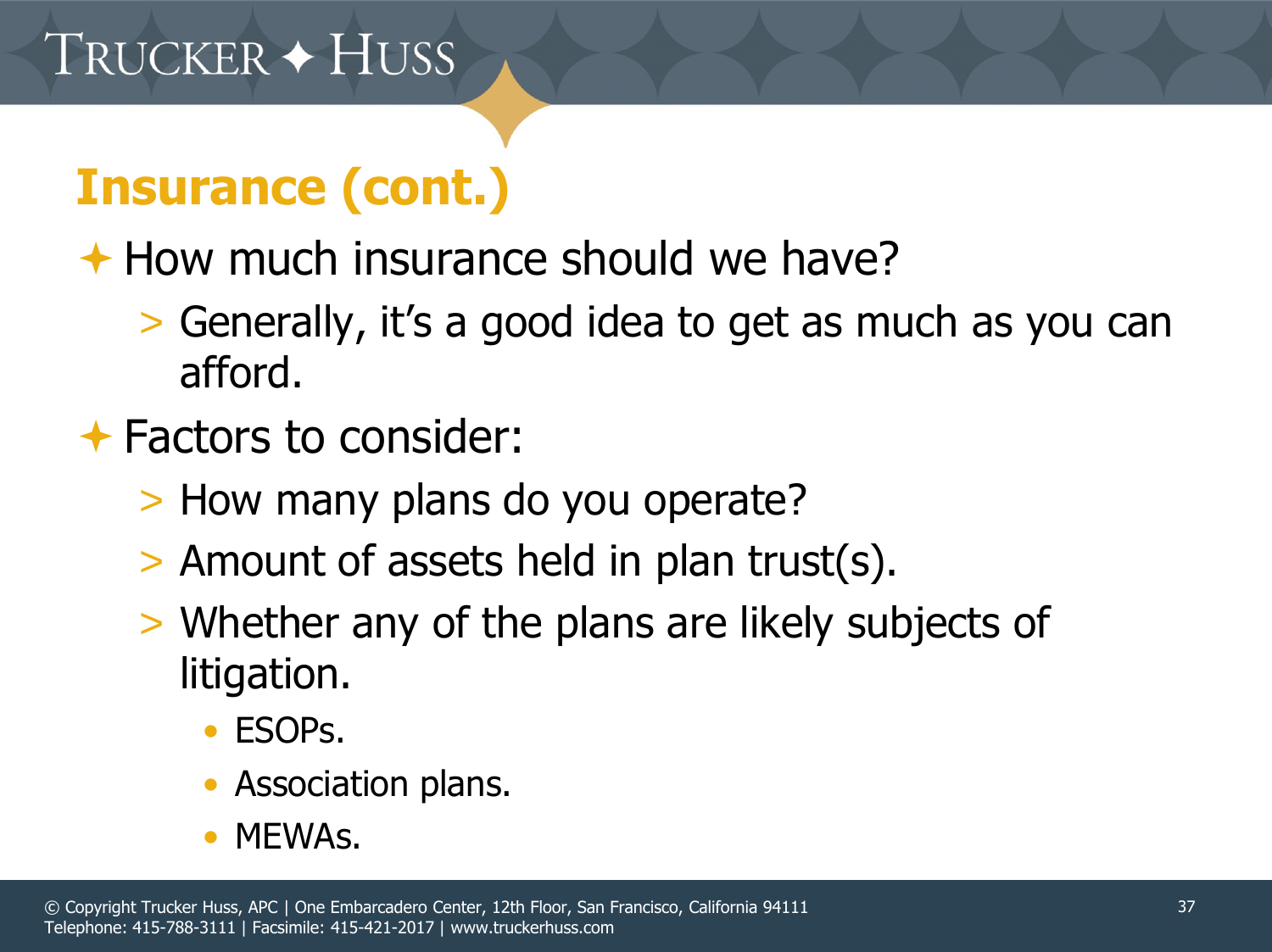**← How much insurance should we have? (cont.)** 

- > Keep in mind the limit of liability under most policies is exhausted *both* by litigation expenses (i.e., attorney fees and other costs associated with litigation) and by any amounts paid to settle or to satisfy a judgment.
	- Example: Assume the limits of liability under the policy are \$2 million. Over the course of litigation, combined litigation expenses are \$1.5 million. In that event, only \$500,000 remains to pay a settlement or satisfy a judgment.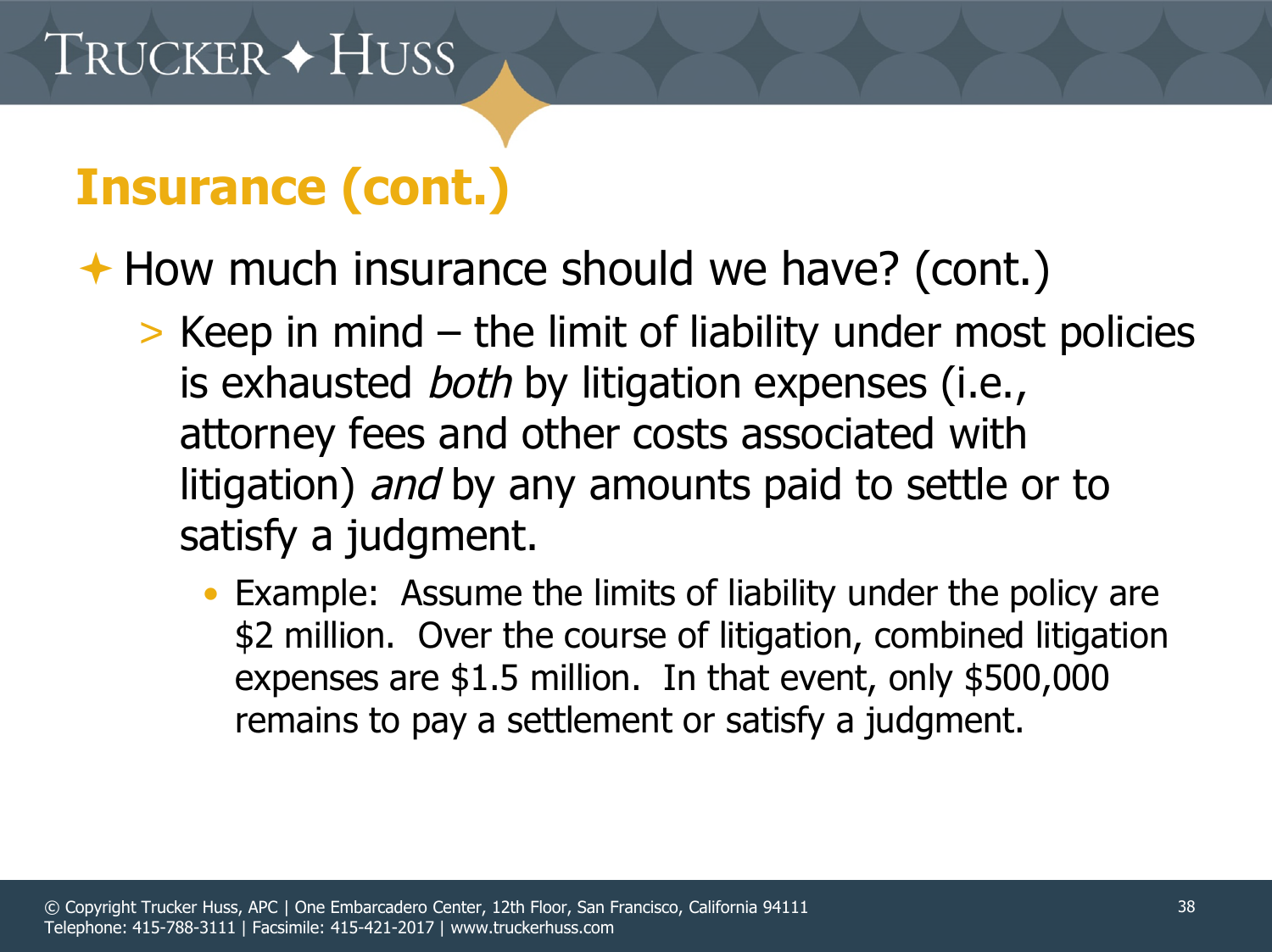- **← Compare: ERISA fidelity bonds a common** misconception is that employers have fiduciary liability insurance, when in fact, they do not, and have only a fidelity bond.
- **ERISA § 412 provides that "[e]very fiduciary of an** employee benefit plan and every person who handles funds or other property of such a plan ... shall be bonded as provided in this section.
- $\rightarrow$  The purpose is to protect the plan against loss by reason of fraud or dishonesty.
- $\rightarrow$  Bond amount: not less than 10% of the amount of funds "handled" – in no case less than  $$1,000$  nor more than \$500,000.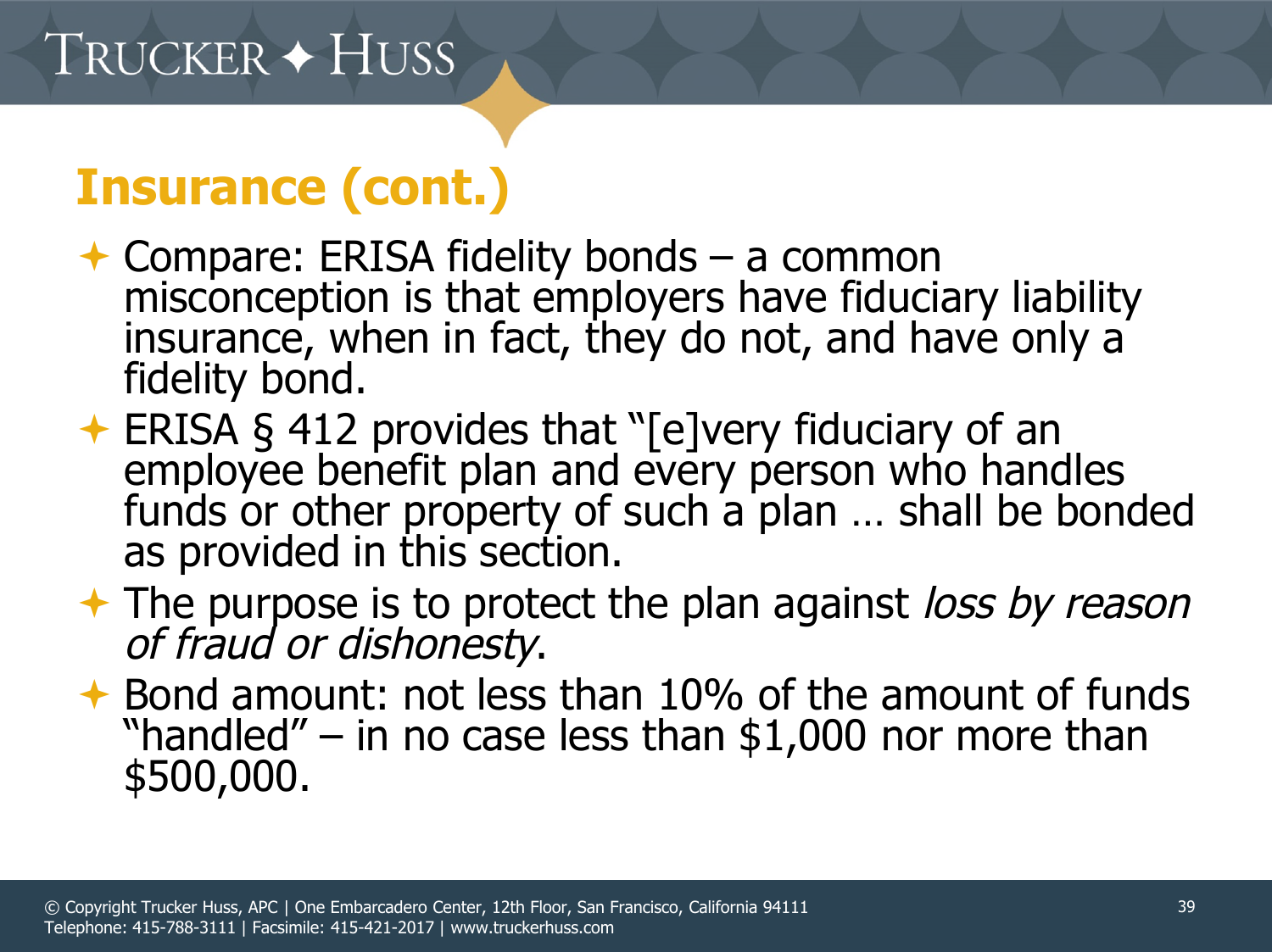- **← ERISA fidelity bonds, cont.**
- **★ What fidelity bonds do not do:** 
	- > Bonds don't provide insurance for fiduciaries, or cover the cost of defense of fiduciaries that are sued for breaching their fiduciary duty – they strictly provide recovery for losses to the *plan*.
	- > Bonds don't cover losses resulting from standard breaches of fiduciary duty. For example, bonds typically will not cover losses associated with decisions to include overly expensive investment options in retirement plans.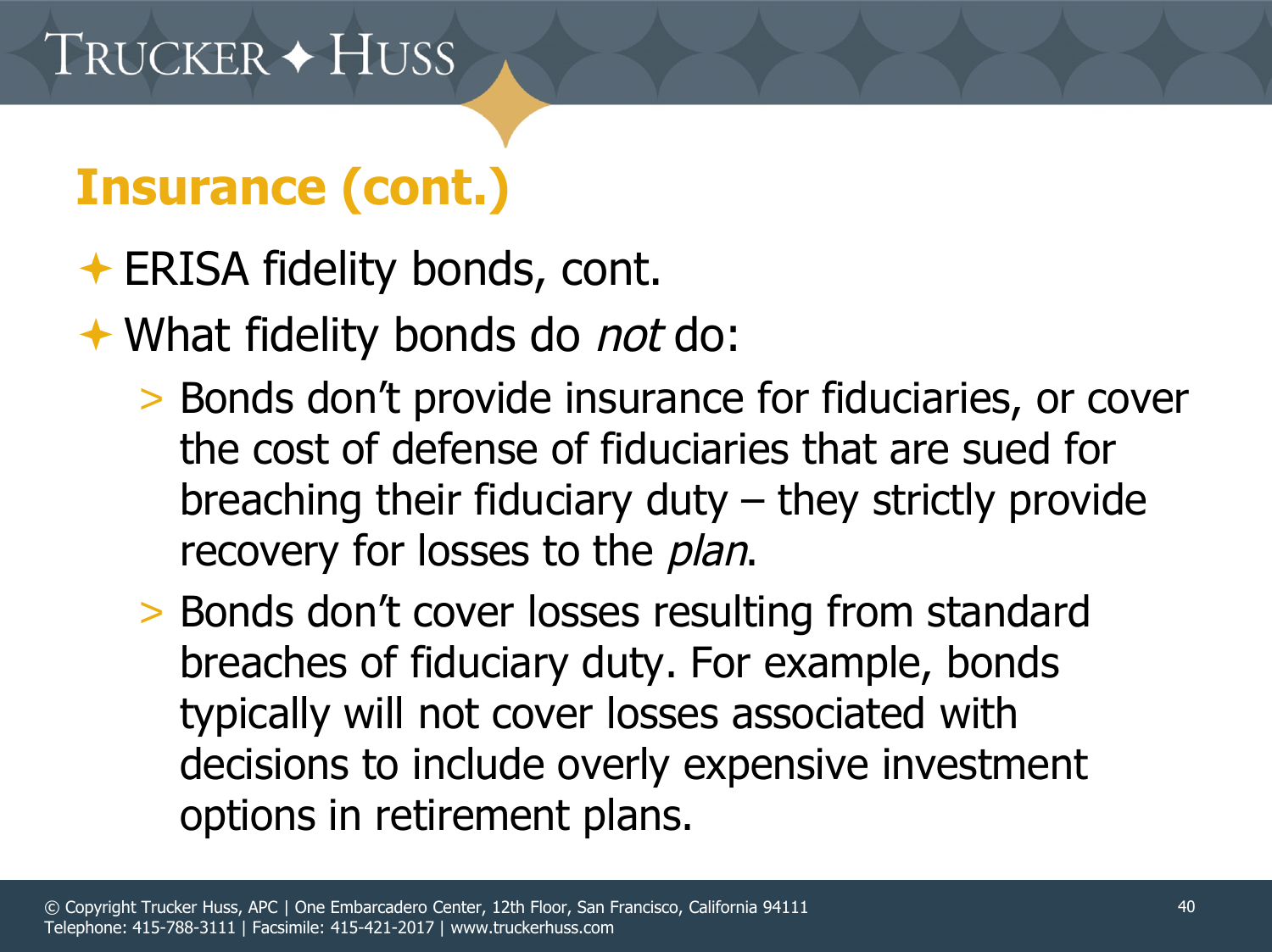# TRUCKER + HUSS

#### **Contact**

- **→ Joseph C. Faucher, Esq.** Trucker  $\leftrightarrow$  Huss, APC 15821 Ventura Blvd. Suite 510 Los Angeles, CA 91436
	- (415) 788-3111

jfaucher@truckerhuss.com

[www.truckerhuss.com](http://www.truckerhuss.com/)

- $\rightarrow$  Brian D. Murray, Esq. Trucker  $\triangle$  Huss, APC 15821 Ventura Blvd. Suite 510 Los Angeles, CA 91436
	- (415) 788-3111
	- bmurray@truckerhuss.com

```
www.truckerhuss.com
```
 Angel L. Garrett, Esq. Trucker  $\leftrightarrow$  Huss, APC One Embarcadero Center 12th Floor San Francisco, CA 94111 (415) 788-3111

agarrett@truckerhuss.com

[www.truckerhuss.com](http://www.truckerhuss.com/)